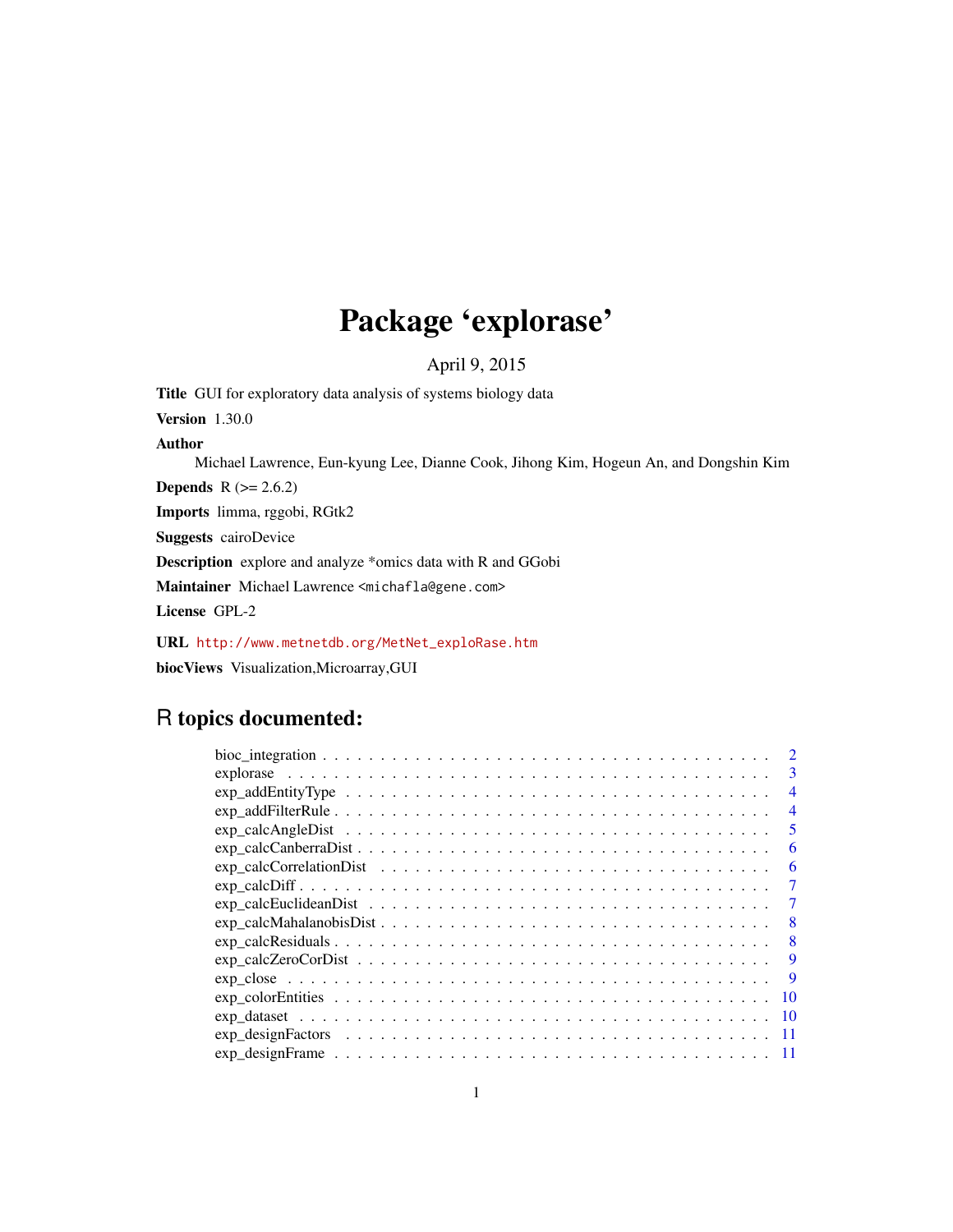<span id="page-1-0"></span>

|       | $exp\_loadDesign \ldots \ldots \ldots \ldots \ldots \ldots \ldots \ldots \ldots \ldots \ldots \ldots \ldots 18$ |    |
|-------|-----------------------------------------------------------------------------------------------------------------|----|
|       |                                                                                                                 |    |
|       |                                                                                                                 |    |
|       |                                                                                                                 |    |
|       |                                                                                                                 |    |
|       |                                                                                                                 |    |
|       |                                                                                                                 |    |
|       |                                                                                                                 |    |
|       |                                                                                                                 |    |
|       |                                                                                                                 |    |
|       |                                                                                                                 |    |
| Index |                                                                                                                 | 26 |

bioc\_integration *ExpressionSet Integration*

#### Description

Functions loading and retrieving Bioconductor ExpressionSet objects to and from exploRase.

#### Usage

```
exp_loadExpressionSet(exprset, type = exp_entityType())
exp_phenoData(type = exp_entityType())
exp_featureData(type = exp_entityType())
exp_expressionSet(type = exp_entityType())
```
#### Arguments

| exprset | The Expression Set to load.                    |
|---------|------------------------------------------------|
| type    | The type of the biological entity (e.g. gene). |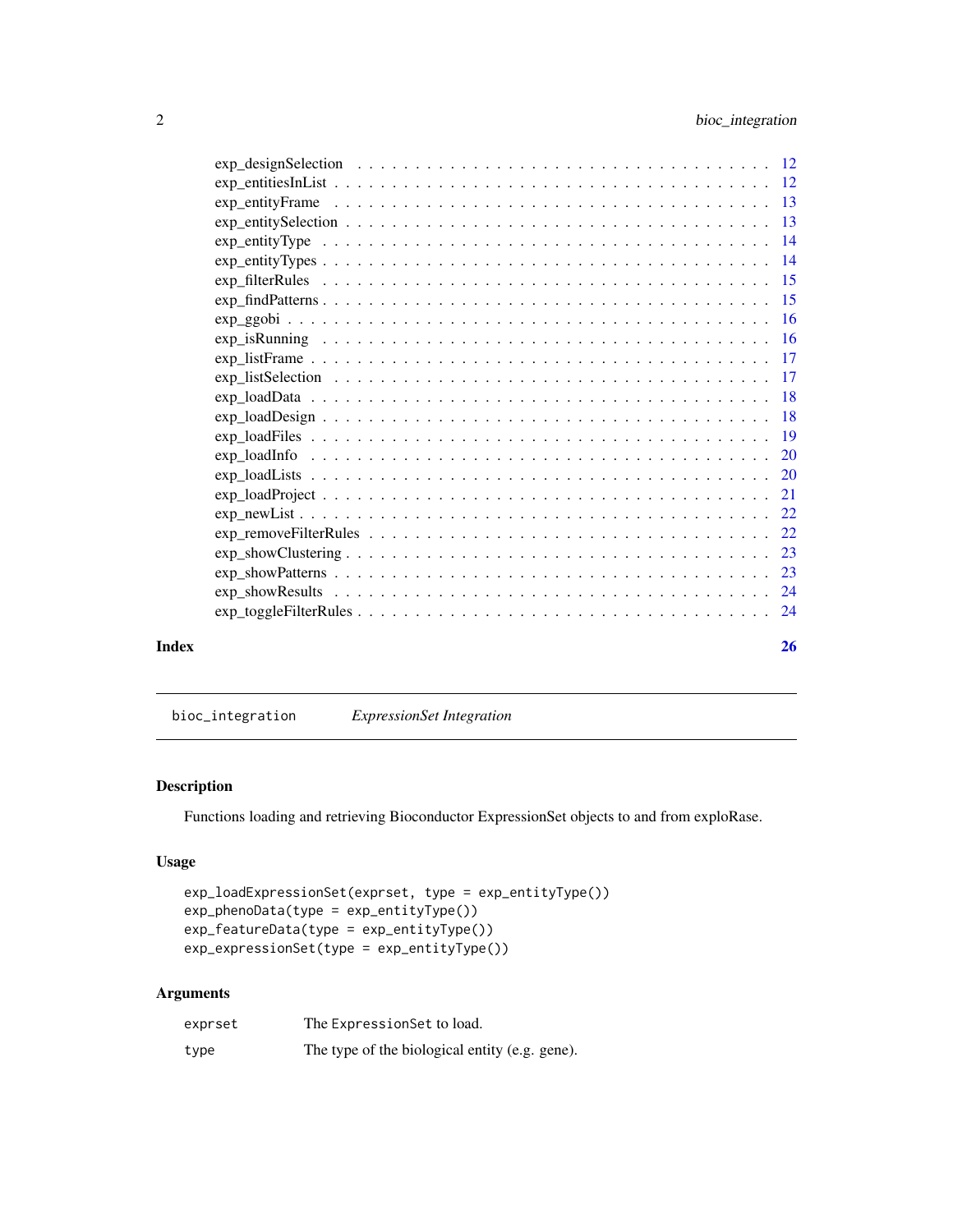#### <span id="page-2-0"></span>explorase 3

#### Details

To load a ExpressionSet instance into exploRase, call exp\_loadExpressionSet.

The function exp\_expressionSet retrieves the ExpressionSet representing the data stored in exploRase for the given entity type. exp\_phenoData and exp\_featureData retrieve only the phenoData and featureData components, respectively.

#### Value

For exp\_expressionSet, an ExpressionSet. For exp\_phenoData, an AnnotatedDataFrame representing the phenotype data (i.e. experimental design, see [exp\\_designFrame](#page-10-1)). For exp\_featureData, an AnnotatedDataFrame representing the feature annotations (i.e. the entity info, see [exp\\_entityFrame](#page-12-1)).

#### Author(s)

Michael Lawrence

#### See Also

[explorase](#page-2-1) for loading data and starting exploRase in one call. exp\_designFrame, exp\_entityFrame, exp\_dataset, etc for retrieving data from exploRase.

<span id="page-2-1"></span>

explorase *Start exploRase*

#### Description

The main function of exploRase, normally invoked without arguments, unless one already has data/metadata in the R session to load.

#### Usage

```
explorase(exp_data = NULL, entity_info = NULL, design_info = NULL, type = "gene",
network = NULL, entity_lists = NULL, gobi = ggobi_get(), quit_on_exit = F)
```
#### Arguments

| exp_data     | Experimental data to load                            |
|--------------|------------------------------------------------------|
| entity_info  | Entity metadata to load                              |
| design_info  | Experimental design information to load              |
| type         | The entity type of the data being loaded             |
| network      | A Bioconductor "graph" to load (not yet implemented) |
| entity_lists | A list of entity lists to load                       |
| gobi         | The GGobi session to use                             |
| quit_on_exit | Whether R should quit when exploRase is exited       |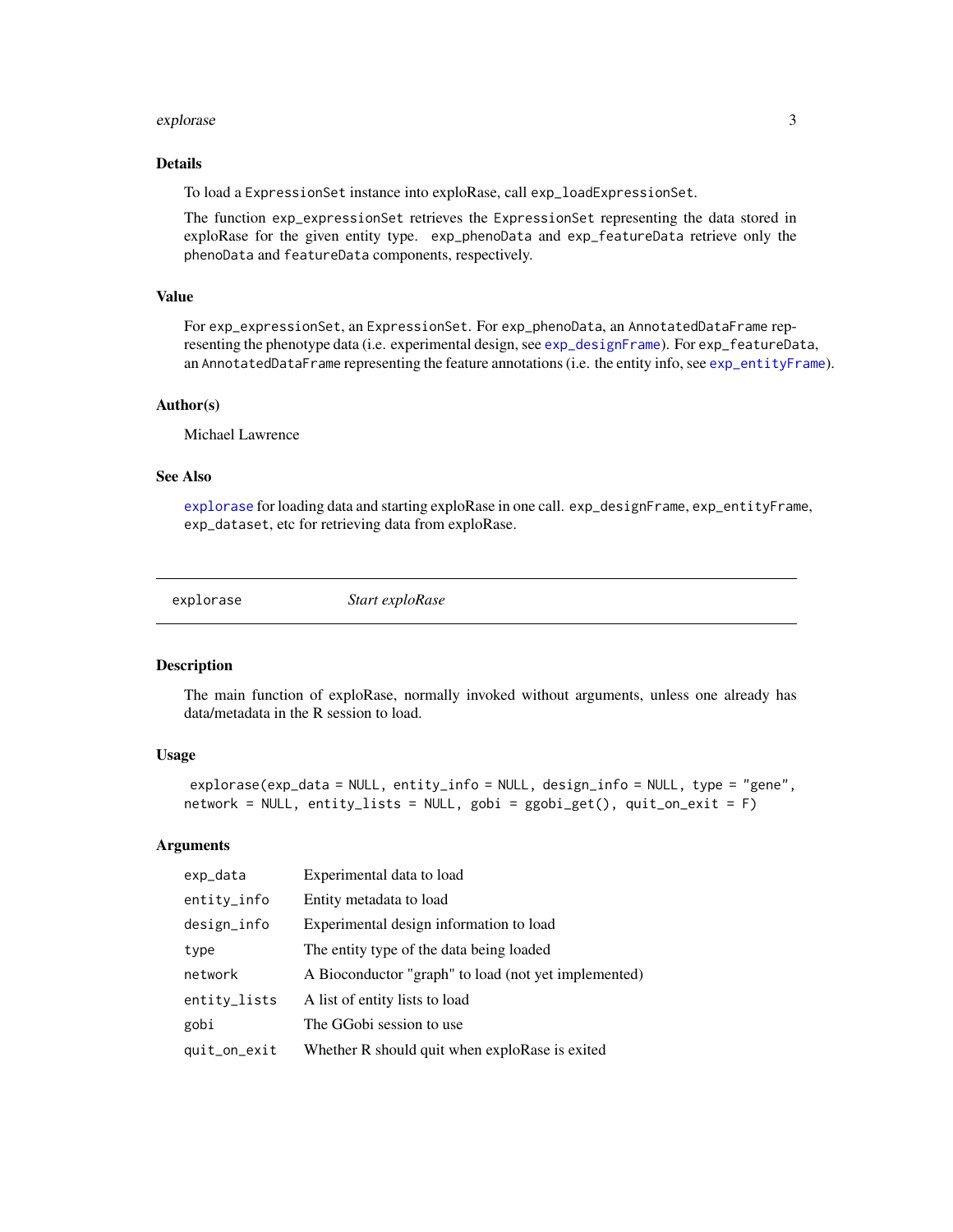#### <span id="page-3-0"></span>Author(s)

Michael Lawrence

exp\_addEntityType *Add an entity type*

#### Description

Adds an entity type of the given name with a plural human-readable label.

#### Usage

```
exp_addEntityType(ent_type, label = paste(ent_type, "s", sep=""))
```
#### Arguments

| $ent_type$ | The unique identifier of the entity type                    |
|------------|-------------------------------------------------------------|
| label      | The plural label used for the tab in the metadata notebook. |

#### Details

When an entity type is added to exploRase, a new tab is added to the metadata notebook with the provided plural label. Data and metadata corresponding to the type may then be loaded into exploRase.

#### Author(s)

Michael Lawrence <mflawren@fhcrc.org>

exp\_addFilterRule *Add a filter rule*

#### Description

Adds a filter rule to the exploRase filter model for the given entity type

#### Usage

```
exp_addFilterRule(id, column, op, expr, active = T, ent_type = exp_entityType())
```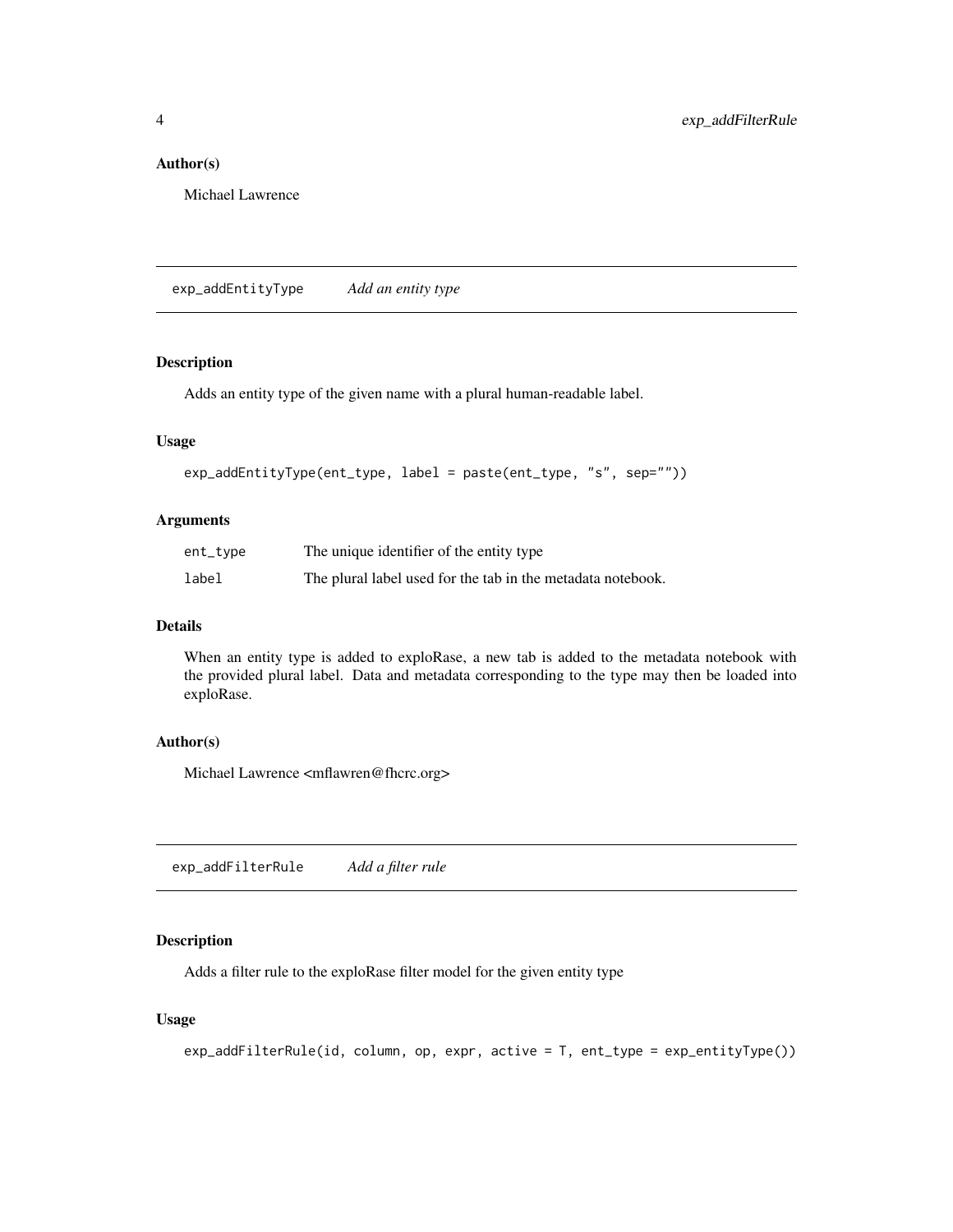#### <span id="page-4-0"></span>Arguments

| id       | A unique identifier for the filter rule                        |
|----------|----------------------------------------------------------------|
| column   | The metadata column checked by the rule                        |
| op       | The operator $(<, >, ==, etc)$ used for checking the values    |
| expr     | The right hand expression against which the values are checked |
| active   | Whether the rule should be immediately active.                 |
| ent_type | The entity type of the metadata being filtered                 |

#### Author(s)

Michael Lawrence <mflawren@fhcrc.org>

exp\_calcAngleDist *Caclulate angle distance*

### Description

Calculates angle distance between sample vectors x and y

#### Usage

```
exp_calcAngleDist(x, y)
```
#### Arguments

| X | normally a column from the experimental data matrix |
|---|-----------------------------------------------------|
|   | normally a column from the experimental data matrix |

#### Author(s)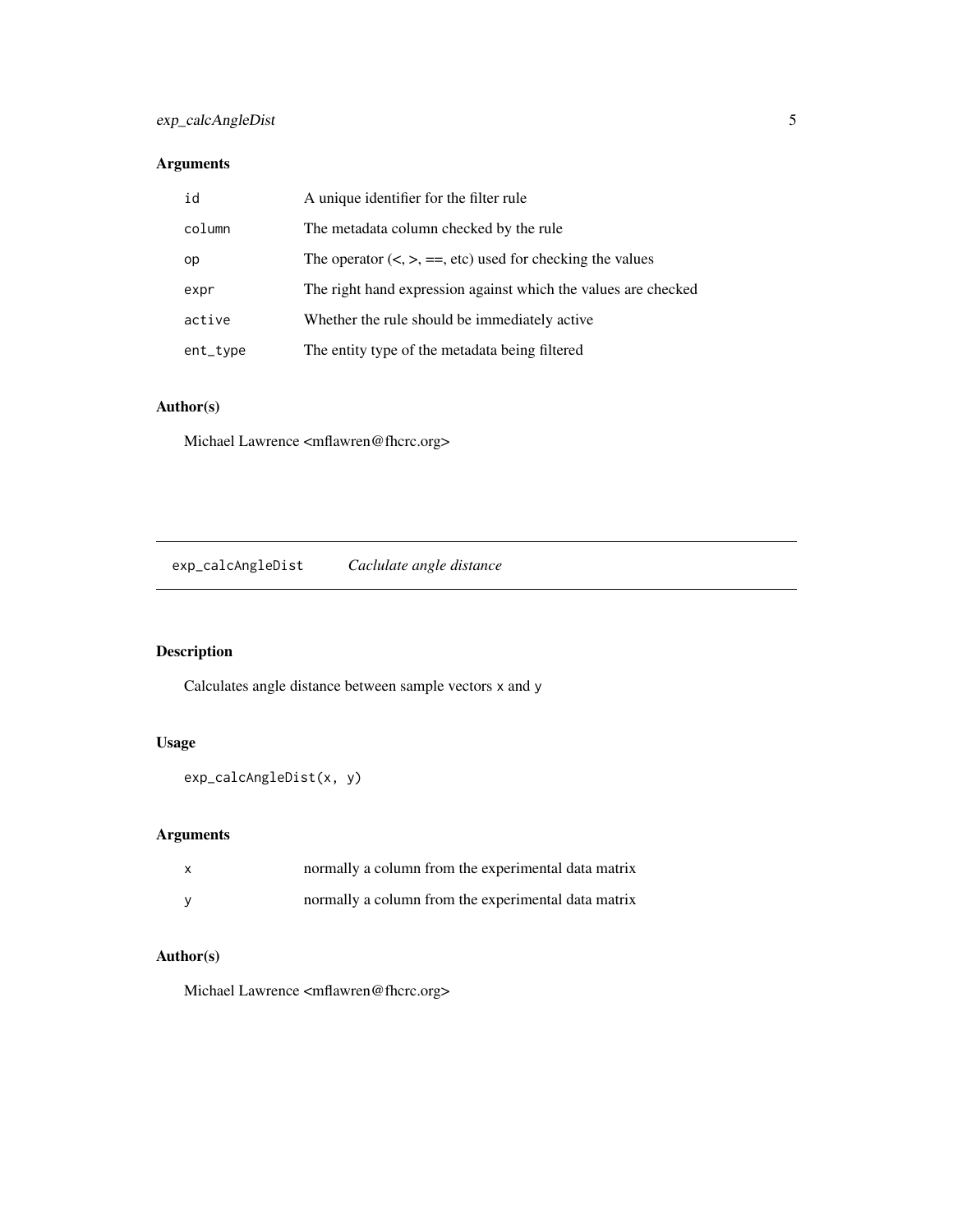<span id="page-5-0"></span>exp\_calcCanberraDist *Calculate Canberra distance*

#### Description

Calculates Canberra distance between ent and the other entities across the conditions the samples (columns) in the data frame ent\_data

#### Usage

exp\_calcCanberraDist(ent\_data, ent)

#### Arguments

| ent data | a data frame of experimental data, according to exploRase conventions |
|----------|-----------------------------------------------------------------------|
| ent      | the id of an entity that is compared to the entities in ent_data      |

#### Author(s)

Michael Lawrence <mflawren@fhcrc.org>

```
exp_calcCorrelationDist
```
*Calculate correlation distance*

#### Description

Calculates correlation distance between ent and the other entities across the conditions the samples (columns) in the data frame ent\_data

#### Usage

```
exp_calcCorrelationDist(ent_data, ent)
```
#### Arguments

| ent data | a data frame of experimental data, according to exploRase conventions |
|----------|-----------------------------------------------------------------------|
| ent      | the id of an entity that is compared to the entities in ent_data      |

#### Author(s)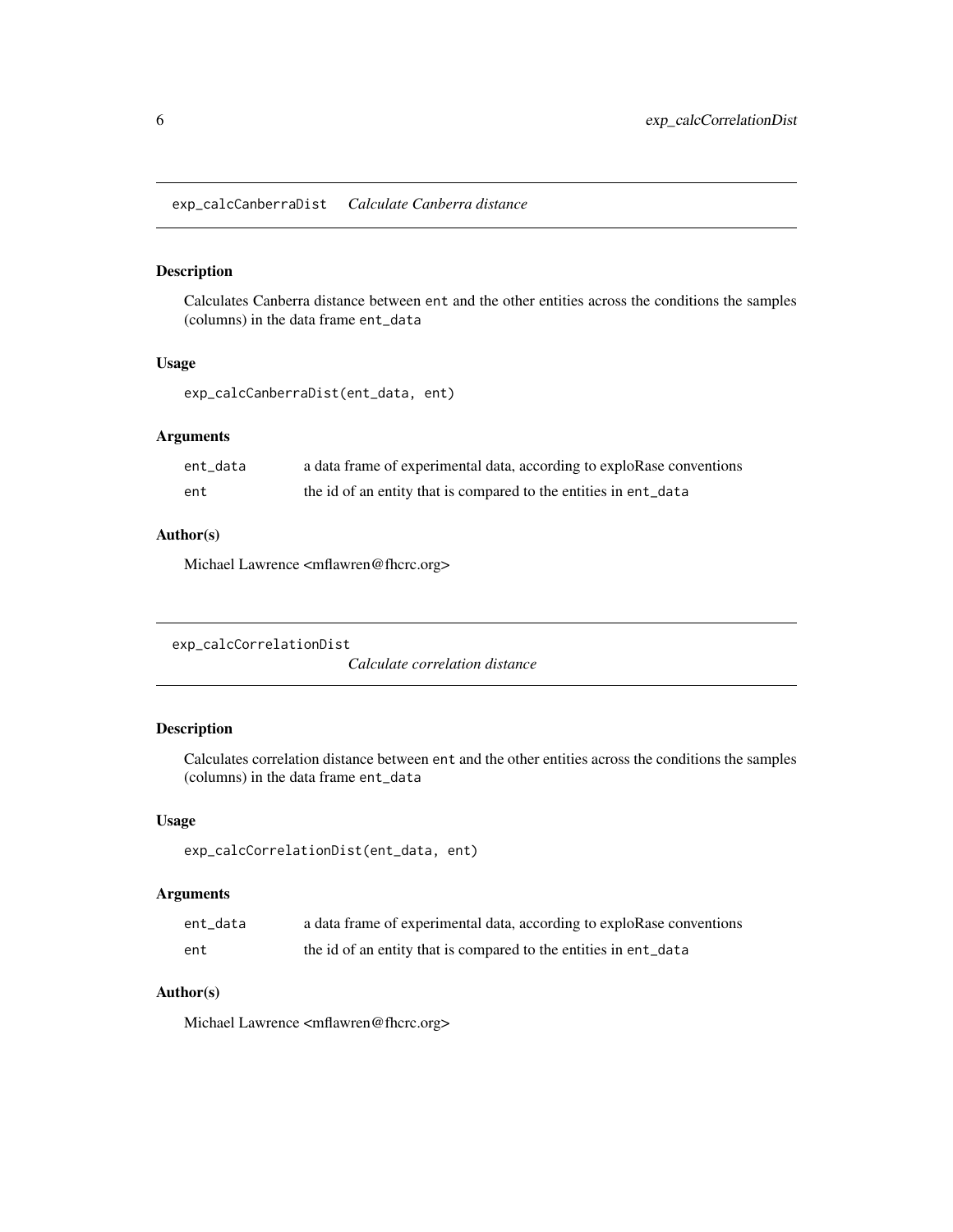<span id="page-6-0"></span>exp\_calcDiff *Calculate difference*

#### Description

Just calculates y - x. You're probably better off just doing that.

#### Usage

```
exp_calcDiff(x, y)
```
#### Arguments

| X | normally a column from the experimental data matrix |
|---|-----------------------------------------------------|
|   | normally a column from the experimental data matrix |

#### Author(s)

Michael Lawrence <mflawren@fhcrc.org>

exp\_calcEuclideanDist *Calculate Euclidean distance*

#### Description

Calculates Euclidean distance between ent and the other entities across the samples (columns) in the data frame ent\_data

#### Usage

```
exp_calcEuclideanDist(ent_data, ent)
```
#### Arguments

| ent data | a data frame of experimental data, according to exploRase conventions |
|----------|-----------------------------------------------------------------------|
| ent      | the id of an entity that is compared to the entities in ent_data      |

#### Author(s)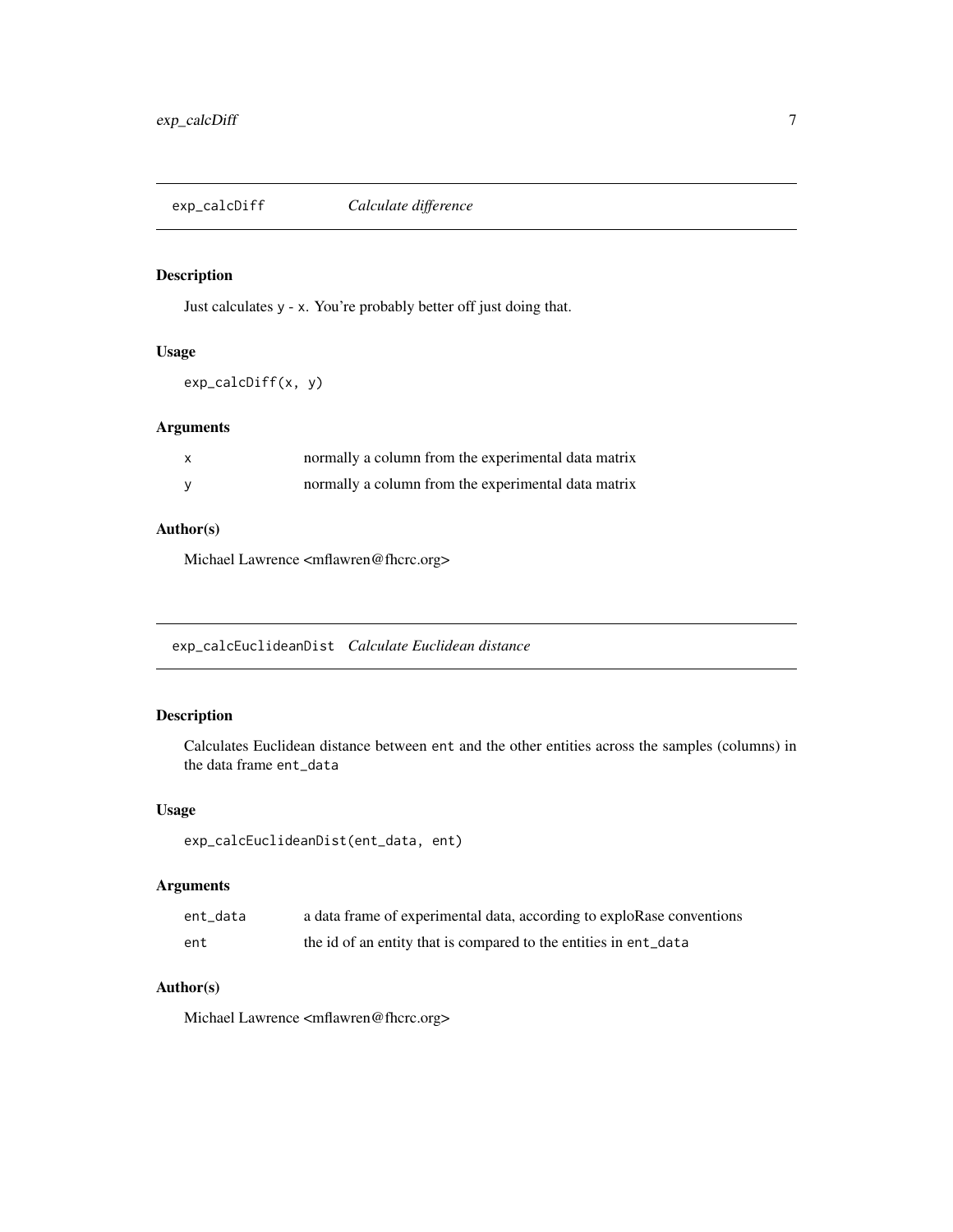```
exp_calcMahalanobisDist
```
*Calculate Mahalanobis distance*

#### Description

Calculates mahalanobis distance between the samples (columns) in the data frame ent\_data

#### Usage

exp\_calcMahalanobisDist(ent\_data)

#### Arguments

ent\_data a data frame of experimental data, according to exploRase conventions

#### Author(s)

Michael Lawrence <mflawren@fhcrc.org>

exp\_calcResiduals *Calculate residuals*

#### Description

Calculates the residuals from a linear regression of sample y against sample x

#### Usage

```
exp_calcResiduals(x, y)
```
#### Arguments

| X | normally a column from the experimental data matrix |
|---|-----------------------------------------------------|
|   | normally a column from the experimental data matrix |

#### Author(s)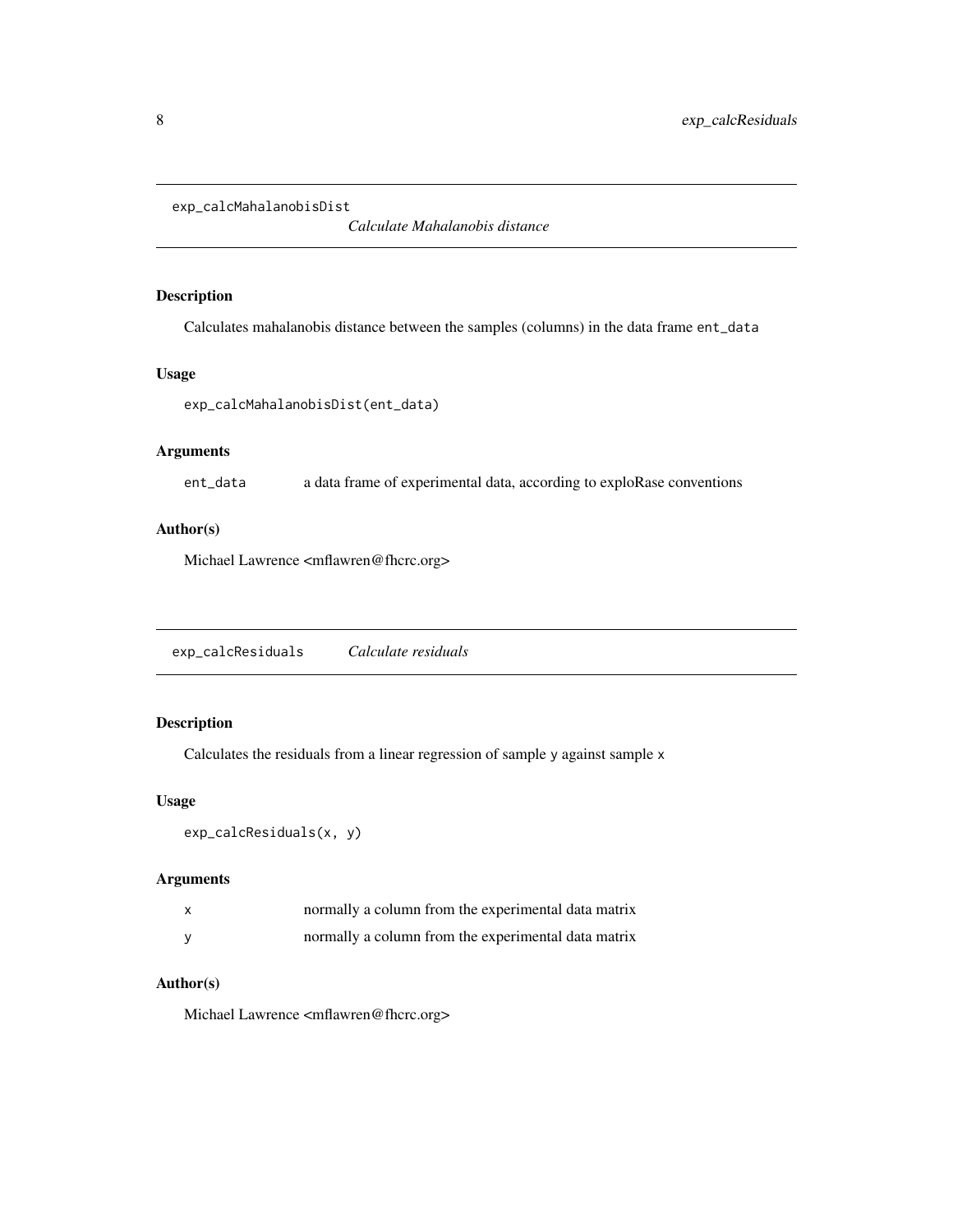<span id="page-8-0"></span>Calculates zero (uncentered) correlation distance between ent and the other entities across the samples (columns) in the data frame ent\_data

#### Usage

exp\_calcZeroCorDist(ent\_data, ent)

#### Arguments

| ent_data | a data frame of experimental data, according to exploRase conventions |
|----------|-----------------------------------------------------------------------|
| ent      | the id of an entity that is compared to the entities in ent_data      |

#### Author(s)

Michael Lawrence <mflawren@fhcrc.org>

exp\_close *Close exploRase*

#### Description

Close (shutdown) exploRase

#### Usage

exp\_close()

#### Author(s)

Michael Lawrence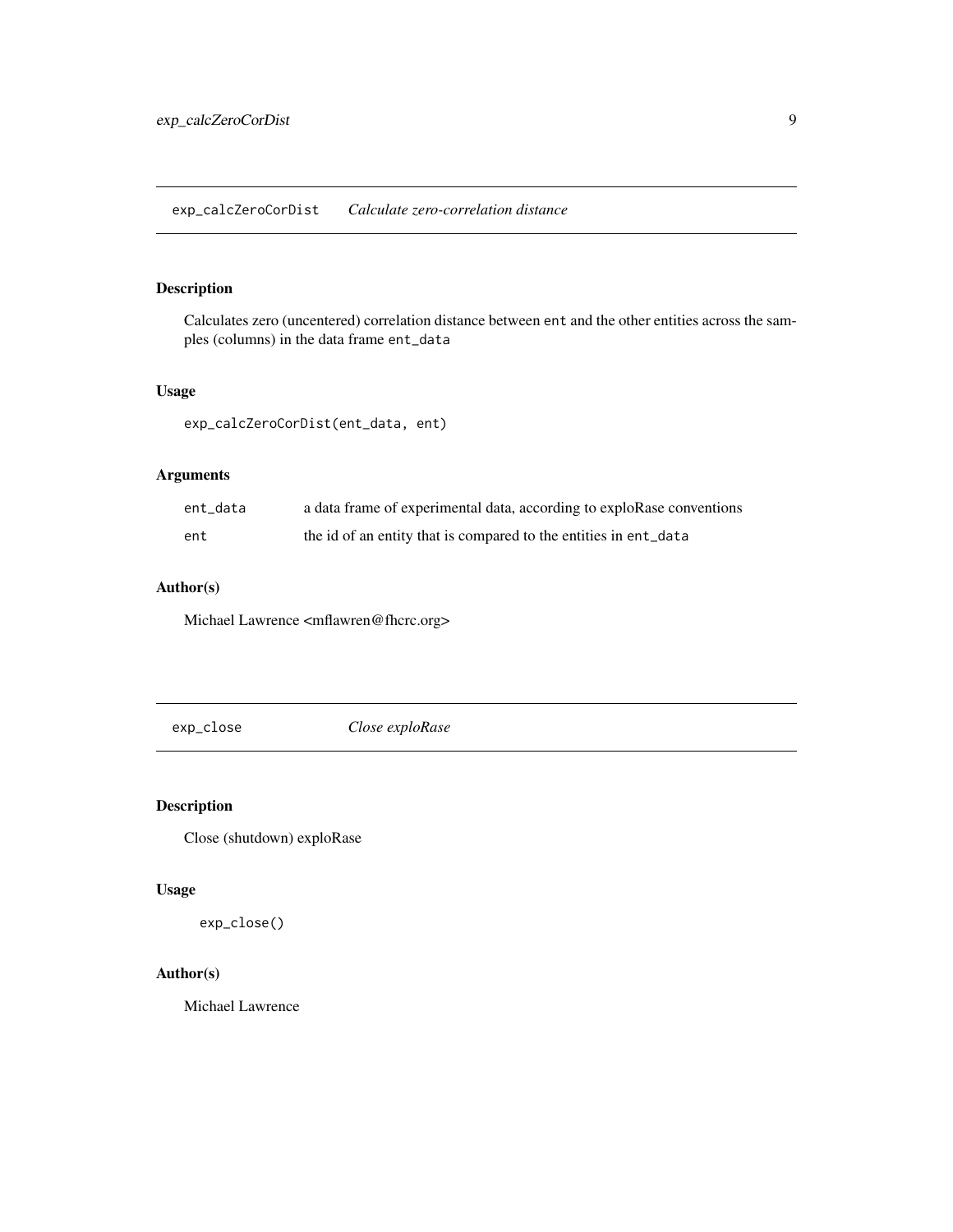<span id="page-9-0"></span>exp\_colorEntities *Coloring entities*

#### Description

Set the color for the specified entities of the current entity type in GGobi

#### Usage

```
exp_colorEntities(entities = getEntityIds(), color)
```
#### Arguments

| entities | the entities to color                                      |
|----------|------------------------------------------------------------|
| color    | the color index (as interpreted by GGobi) for the entities |

#### Author(s)

Michael Lawrence <mflawren@fhcrc.org>

| exp_dataset | Get experimental data |  |
|-------------|-----------------------|--|
|             |                       |  |

#### Description

Get experimental data of the specified type out of exploRase

#### Usage

```
exp_dataset(ent_type = exp_entityType())
exp_dataFrame(ent_type = exp_entityType())
```
#### **Arguments**

ent\_type the entity type ("gene", "met", ...) of the data

#### Details

The result of exp\_dataset allows one to directly manipulate the GGobi dataset. If only a data.frame is required, exp\_dataFrame is a more convenient path.

#### Value

For exp\_dataset, a GGobi dataset, see rggobi documentation. For exp\_dataFrame, a data.frame coerced from the result of exp\_dataset.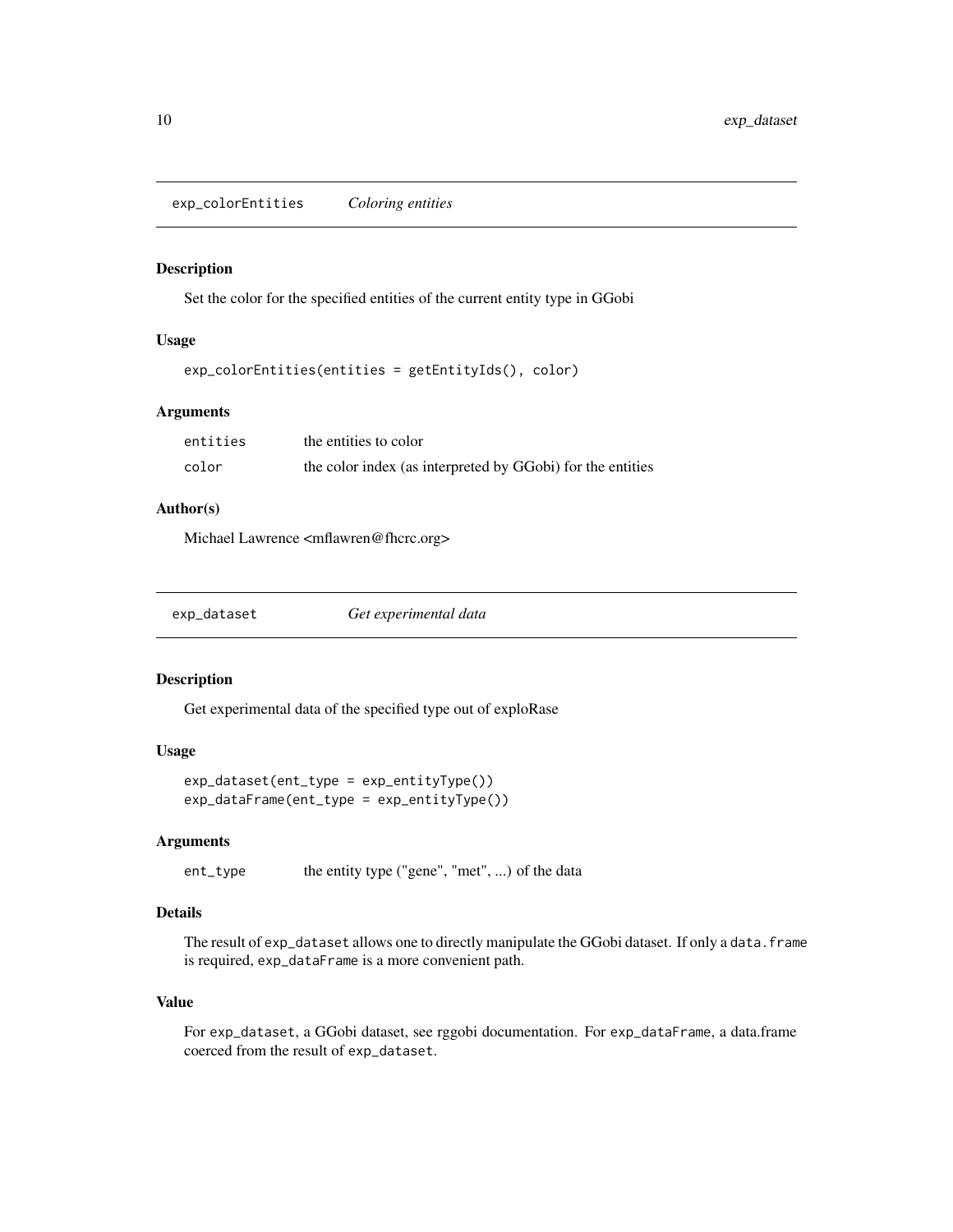#### <span id="page-10-0"></span>Author(s)

Michael Lawrence <mflawren@fhcrc.org>

exp\_designFactors *Get the exp. design factors*

#### Description

Gets a vector of the names of the factors in the experimental design

#### Usage

```
exp_designFactors(ent_type = exp_entityType(), treatments_only = FALSE)
```
#### Arguments

ent\_type the entity type ("gene", "met", etc)

treatments\_only

if TRUE, only include treatments (eg genotype), leaving out eg ID and replicate.

#### Value

A vector of factor names

#### Author(s)

Michael Lawrence <mflawren@fhcrc.org>

<span id="page-10-1"></span>exp\_designFrame *Get the exp. design*

#### Description

Gets a data frame containing the experimental design information for the given entity type.

#### Usage

```
exp_designFrame(ent_type = exp_entityType(), treatments_only = FALSE)
```
#### Arguments

```
ent_type the entity type ("gene", "met", etc)
treatments_only
                 if TRUE, only include treatment columns (eg genotype), leaving out eg ID and
                 replicate.
```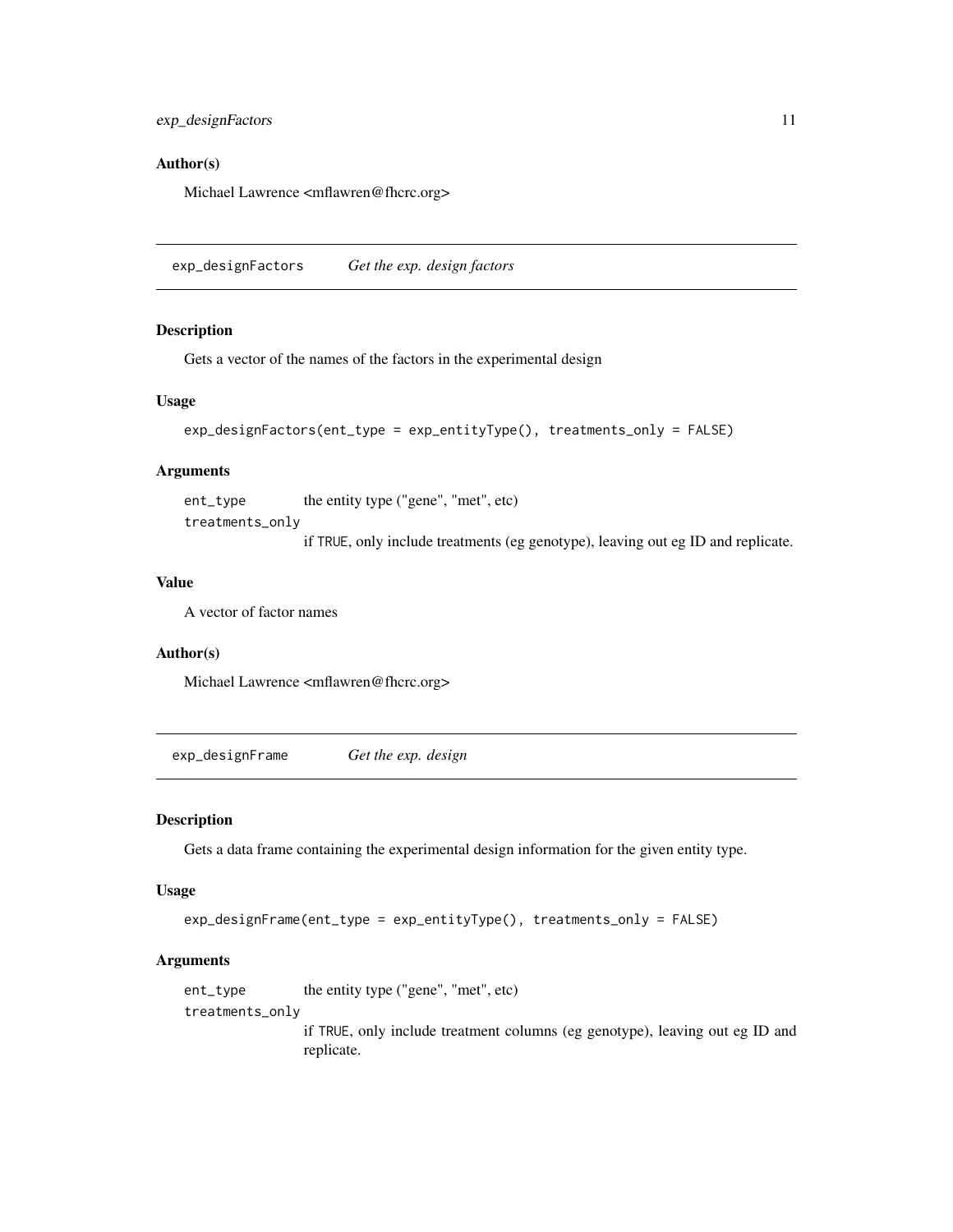#### <span id="page-11-0"></span>Value

A data frame with conditions as rows and factors as columns.

#### Author(s)

Michael Lawrence <mflawren@fhcrc.org>

exp\_designSelection *Get selected conditions*

#### Description

Gets a vector of the names of the selected conditions in the condition list.

#### Usage

```
exp_designSelection()
```
#### Value

A vector of condition names

#### Author(s)

Michael Lawrence <mflawren@fhcrc.org>

exp\_entitiesInList *Get the entities in a list*

#### Description

Gets the ID's of the entities in a specified list and of the specified types.

#### Usage

exp\_entitiesInList(list, types = exp\_entityTypes())

#### Arguments

| list  | The name of the entity list     |
|-------|---------------------------------|
| types | The types of entities to return |

#### Value

The entity ID's of the specified types belonging to the list

#### Author(s)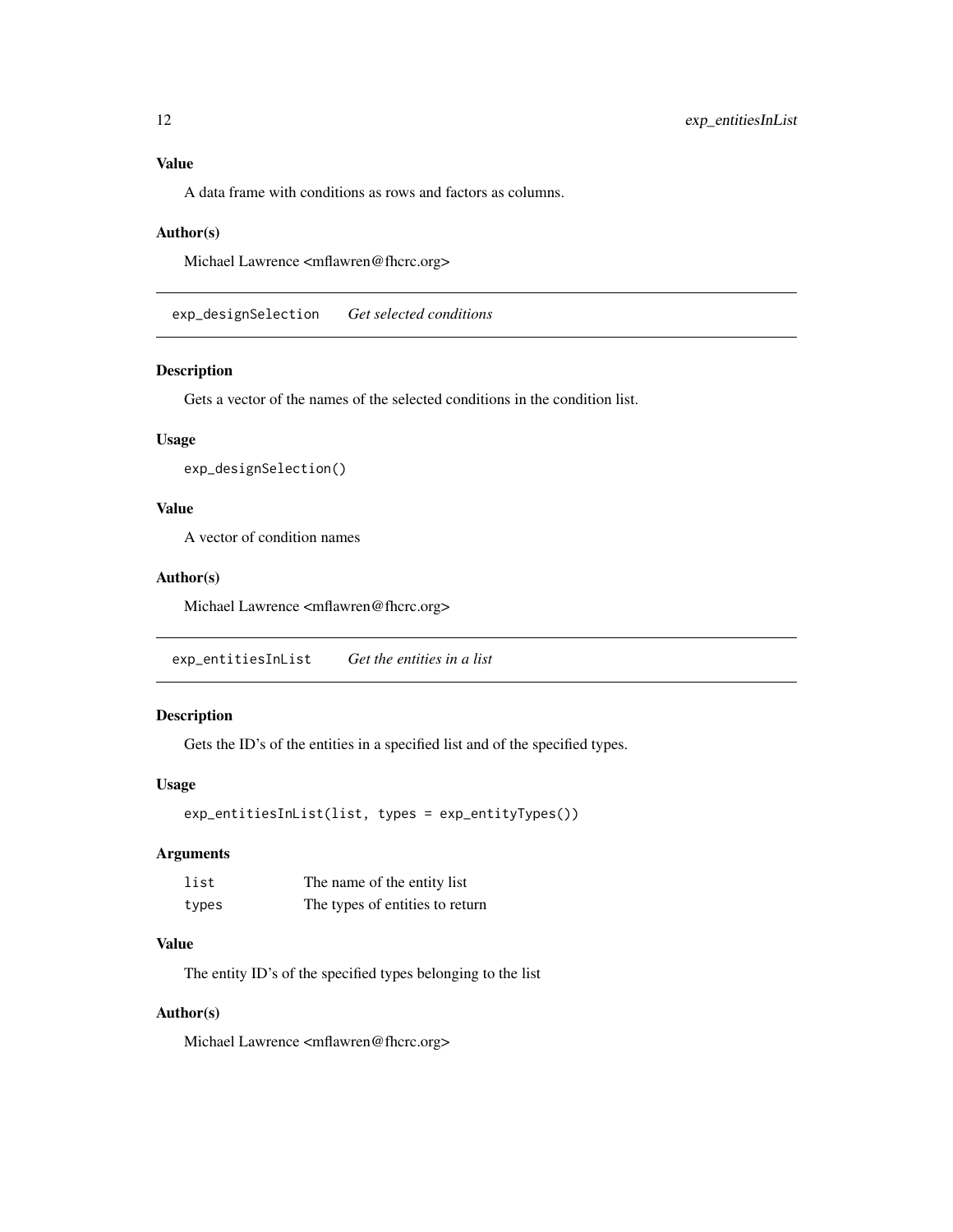<span id="page-12-1"></span><span id="page-12-0"></span>exp\_entityFrame *Get entity metadata*

#### Description

Retrieves the entity metadata table for the given type as a data frame

#### Usage

```
exp_entityFrame(ent_type = exp_entityType())
```
#### Arguments

ent\_type the entity type for which the metadata is retrieved

#### Author(s)

Michael Lawrence <mflawren@fhcrc.org>

exp\_entitySelection *Get selected entities*

#### Description

Gets the ID's of the entities selected in the metadata table of the given type.

#### Usage

```
exp_entitySelection(ent_type = exp_entityType())
```
#### Arguments

ent\_type The entity type for which the selected is retrieved

#### Value

The entity ID's

#### Author(s)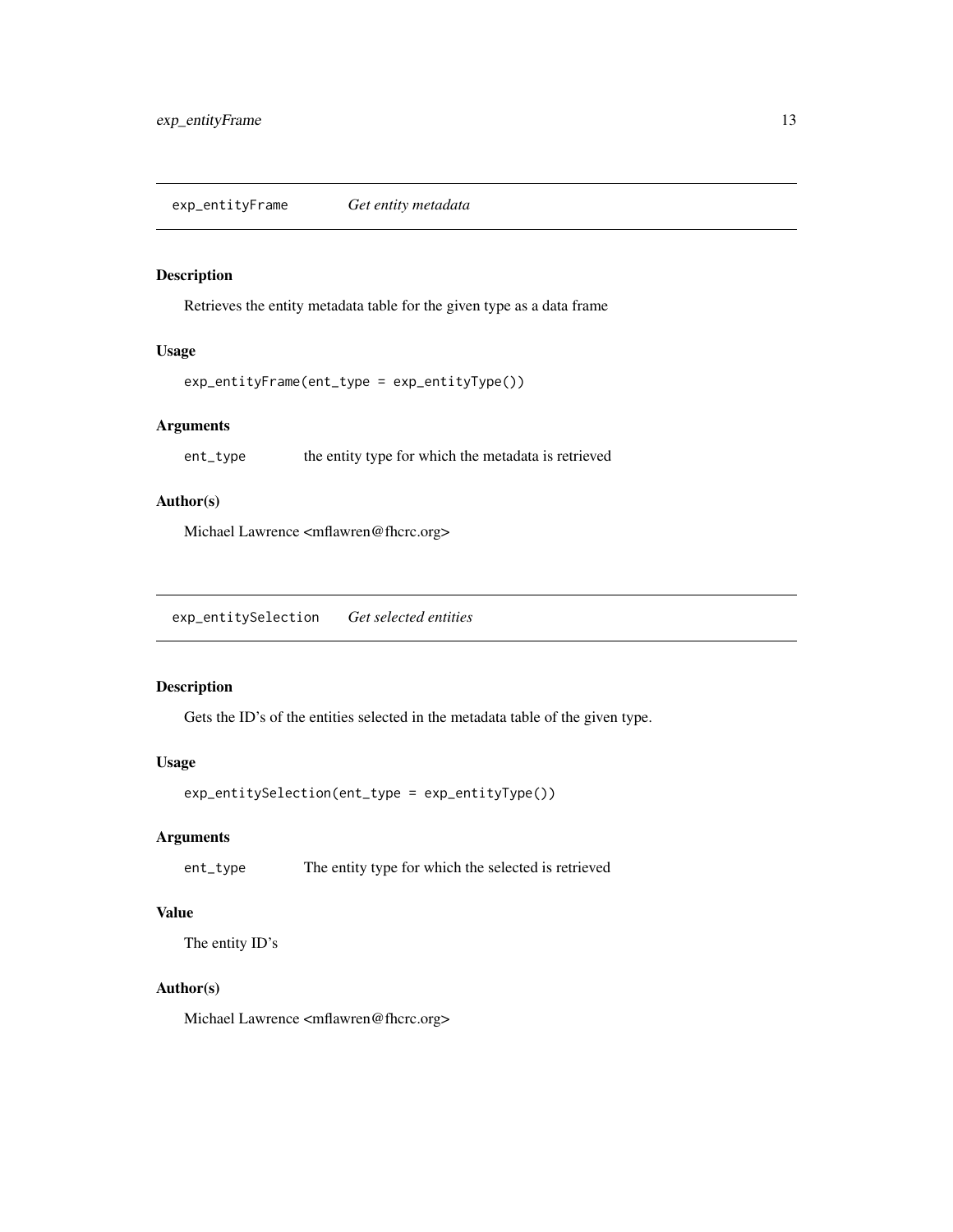<span id="page-13-0"></span>

Retrieves the entity type with its tab selected in the metadata notebook.

#### Usage

```
exp_entityType()
```
#### Value

Name of the current entity type

#### Author(s)

Michael Lawrence <mflawren@fhcrc.org>

exp\_entityTypes *Get all entity types*

#### Description

Retrieves the identifiers for all entity types in exploRase.

#### Usage

```
exp_entityTypes()
```
#### Value

Vector of entity type names

#### Author(s)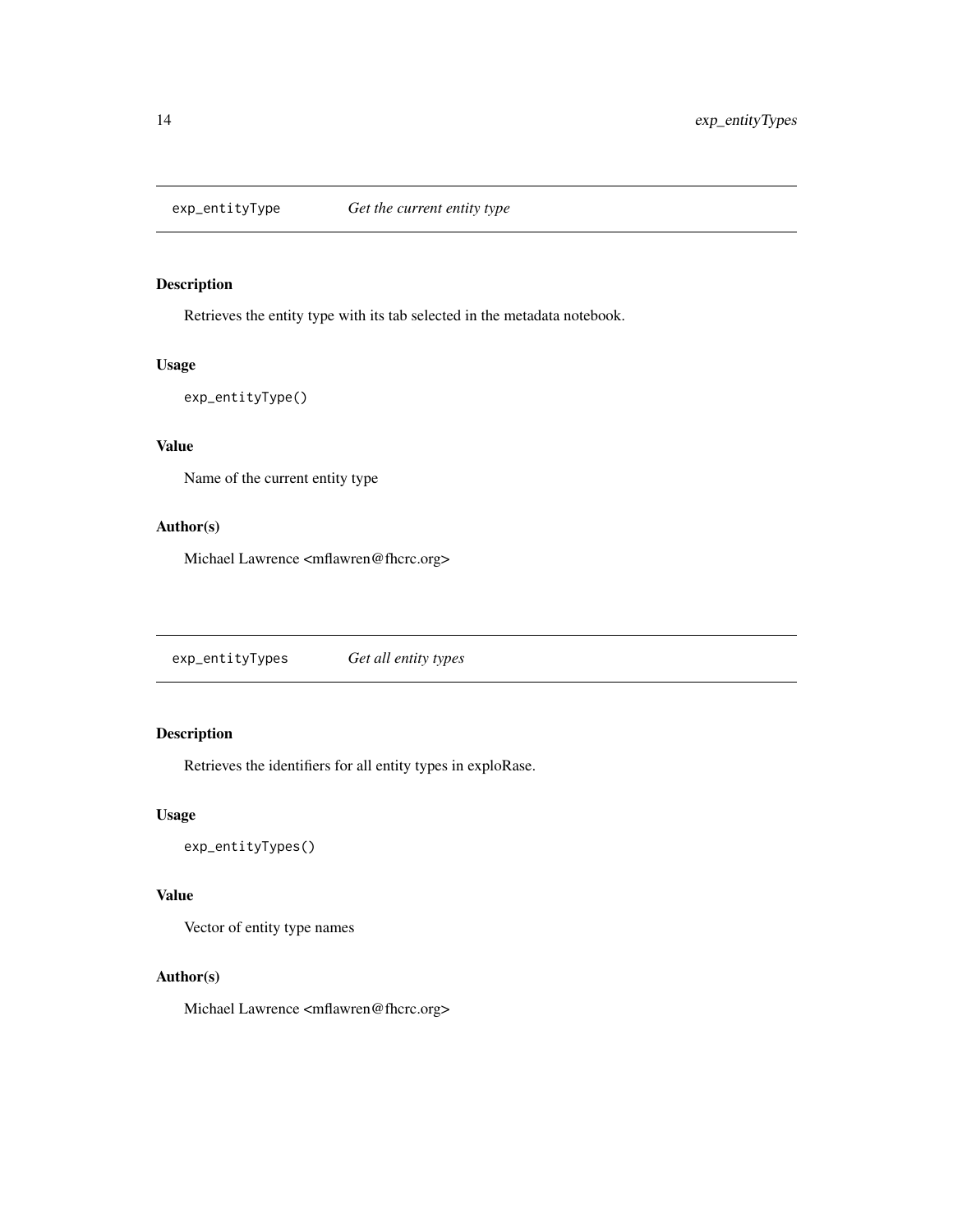<span id="page-14-0"></span>Gets the filter rules for the metadata of the given type

#### Usage

exp\_filterRules(ent\_type = exp\_entityType())

#### Arguments

ent\_type the entity type of the metadata being filtered by the rules

#### Author(s)

Michael Lawrence <mflawren@fhcrc.org>

<span id="page-14-1"></span>exp\_findPatterns *Find Patterns*

#### Description

Finds patterns in data. Transitions within range of 'fraction' (centered on median) are considered flat (unchanging). Those below are falling and those above are rising.

#### Usage

exp\_findPatterns(data, flat\_fraction)

#### Arguments

| data          | A data frame of experimental data according to exploRase conventions. |
|---------------|-----------------------------------------------------------------------|
| flat fraction | The fraction of transitions considered unchanged, centered on median. |

#### Value

a data frame, with a row for each gene. The first column is the sum of  $x^i$  over all i from 1 to ncol(data)-1, where x is 1, 2, or 3, depending on whether the pattern is up, same, or down, respectively, for transition i. The second column contains the magnitude of the pattern.

#### Author(s)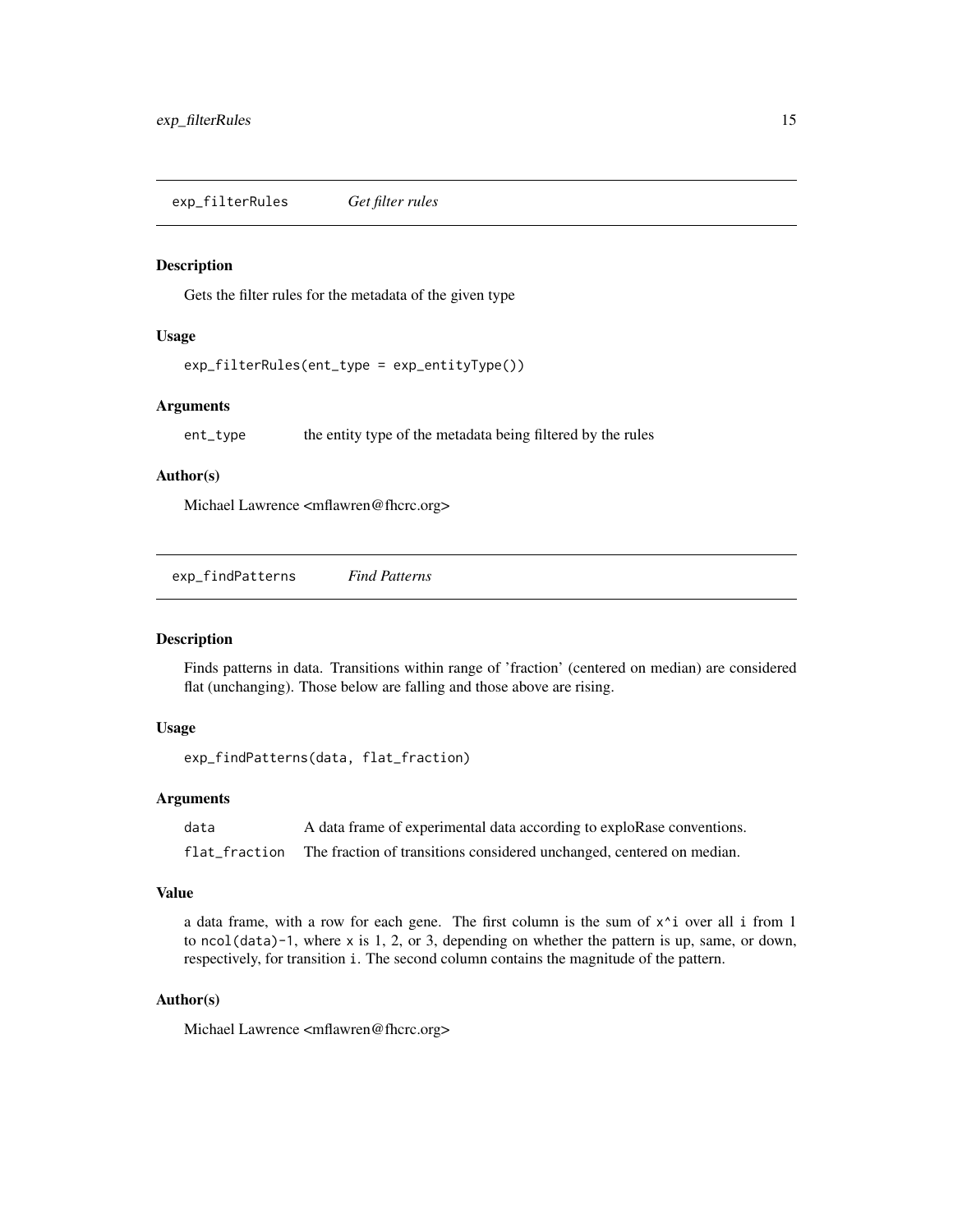<span id="page-15-0"></span>

Gets the GGobi session being used by exploRase. Will restart GGobi if it died

#### Usage

exp\_ggobi()

#### Value

The GGobi session

#### Author(s)

Michael Lawrence <mflawren@fhcrc.org>

exp\_isRunning *Check whether exploRase is running*

#### Description

Currently a hack that checks if the main window exists

#### Usage

```
exp_isRunning()
```
#### Value

whether exploRase is currently running

#### Author(s)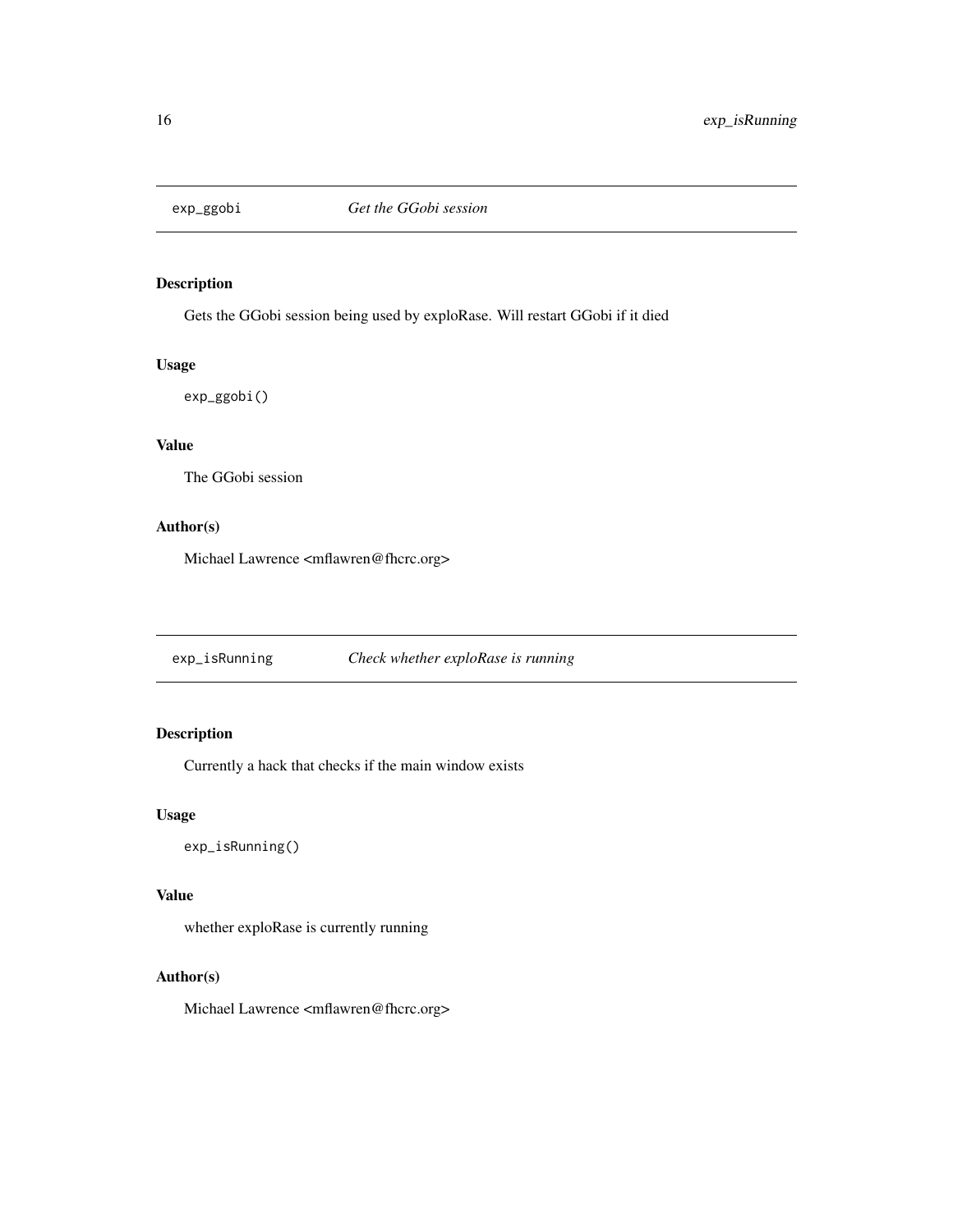<span id="page-16-0"></span>exp\_listFrame *Get entity lists*

#### Description

Gets the entity lists loaded in exploRase

#### Usage

```
exp_listFrame()
```
#### Value

A data frame with a single column "name" holding the names of the lists

#### Author(s)

Michael Lawrence <mflawren@fhcrc.org>

exp\_listSelection *Get selected lists*

#### Description

Gets the names of the lists selected in the exploRase GUI.

#### Usage

```
exp_listSelection()
```
#### Value

The names of the selected lists

#### Author(s)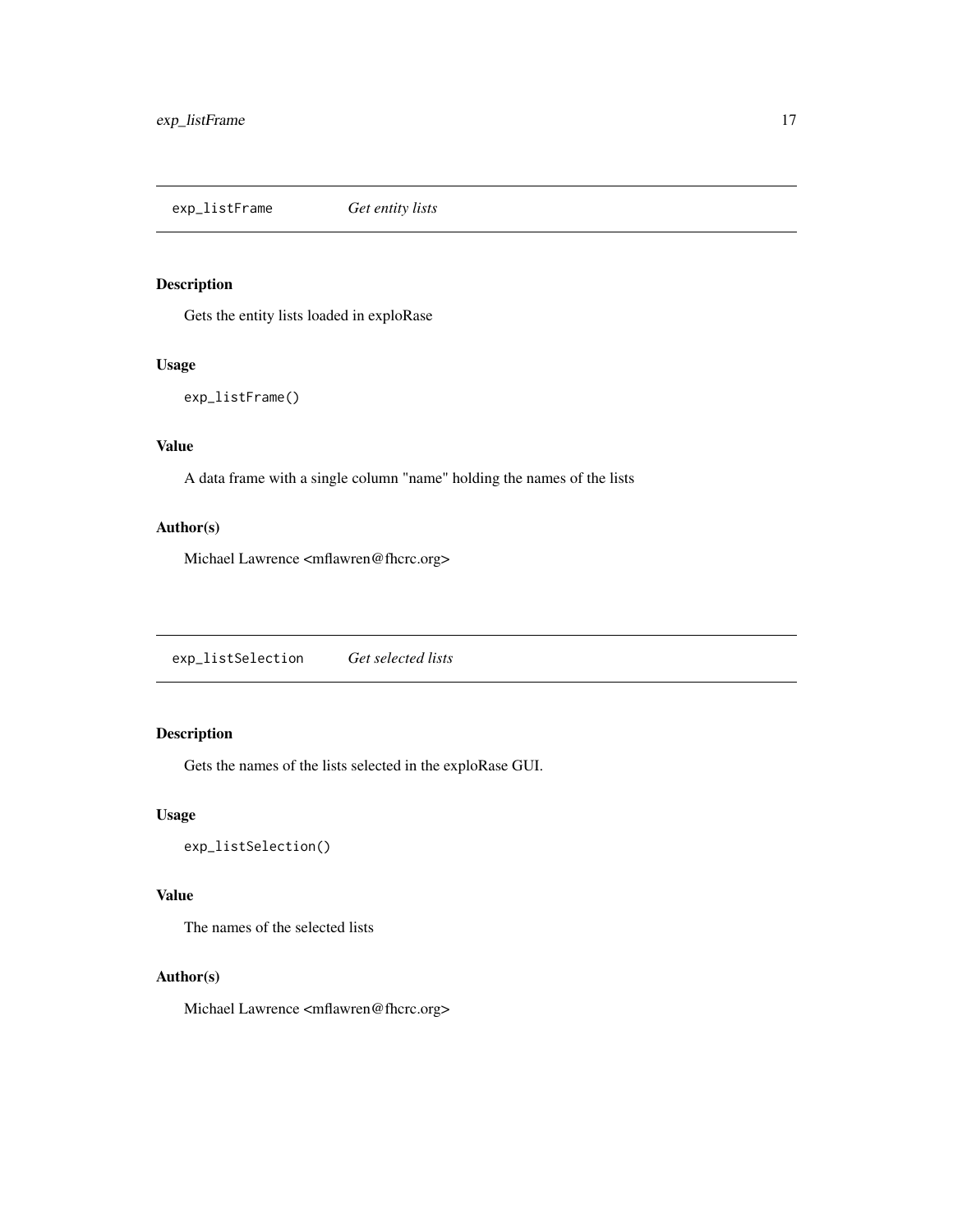<span id="page-17-0"></span>

Load experimental data of a specified type into exploRase (and GGobi).

#### Usage

```
exp_loadData(exp_data, data_name = "expression", ent_type =
"gene", sync = FALSE, add_to_design = !nrow(exp_designFrame(ent_type)))
```
#### Arguments

| exp_data      | a data frame containing experimental data, with observations as rows and con-<br>ditions as columns.                                                                                                                                                                         |
|---------------|------------------------------------------------------------------------------------------------------------------------------------------------------------------------------------------------------------------------------------------------------------------------------|
| data_name     | name of the dataset in GGobi                                                                                                                                                                                                                                                 |
| ent_type      | the entity type ("gene", "met", ) of the data                                                                                                                                                                                                                                |
| sync          | whether to synchronize the other data models with the experimental data. If<br>sync is TRUE, the entity information and experimental design tables will be lim-<br>ited to the observations and conditions, respectively, in the experimental data.<br>This is experimental. |
| add_to_design | whether to add the columns in the dataset as conditions in the experimental<br>design, if they are not there already                                                                                                                                                         |

#### Details

Organizes experimental data, loads it into GGobi and synchronizes it with other data (design and entity info)

#### Author(s)

Michael Lawrence <mflawren@fhcrc.org>

exp\_loadDesign *Load experimental design*

#### Description

Loads a matrix describing the experimental conditions

#### Usage

```
exp_loadDesign(design_info, ent_type = exp_entityType())
```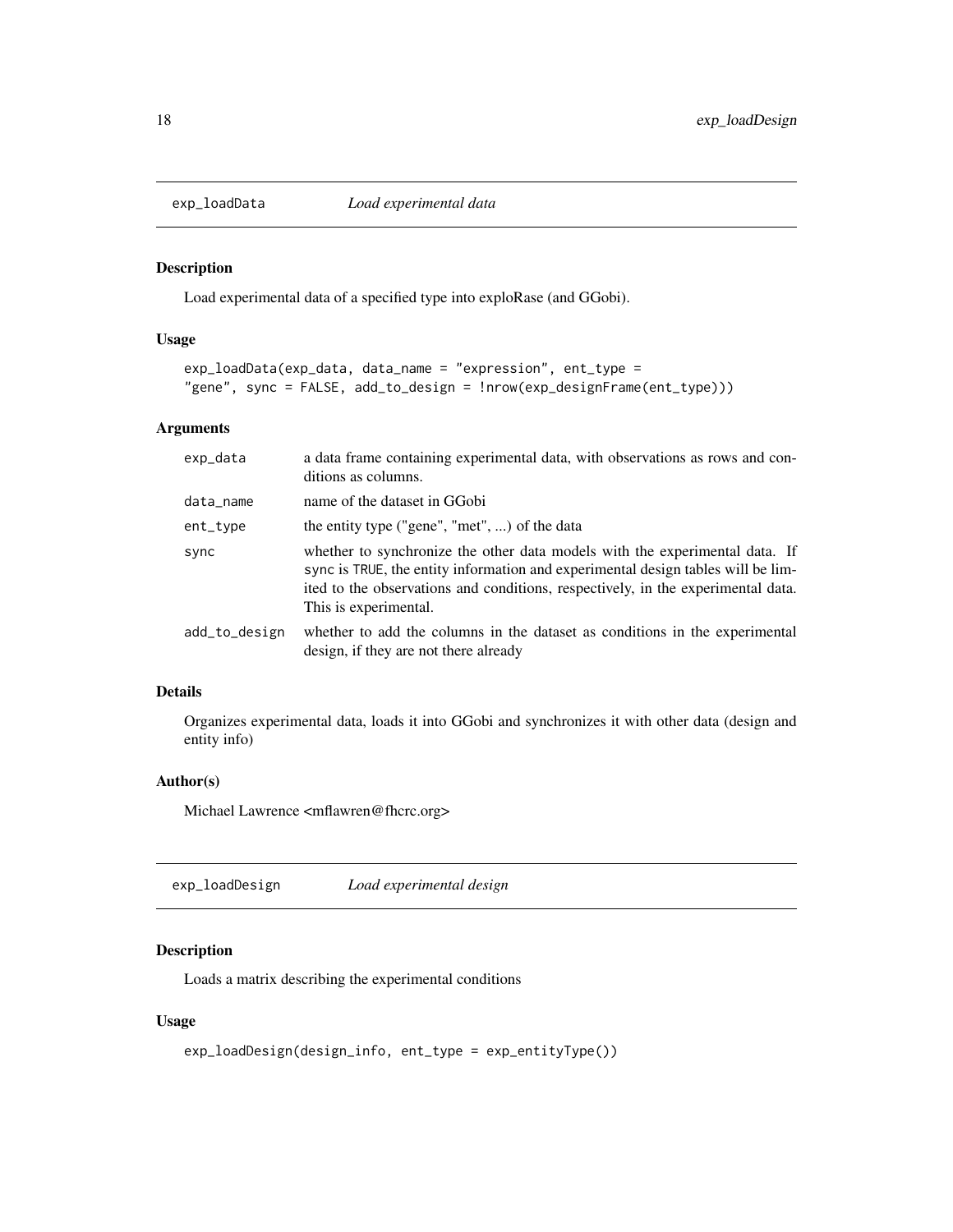#### <span id="page-18-0"></span>exp\_loadFiles 19

#### Arguments

| design_info | a data frame with conditions for rows and factors for cols                                                                            |
|-------------|---------------------------------------------------------------------------------------------------------------------------------------|
| ent_type    | the type of entity to which this design applies. This links This links the design<br>to the experimental data and entity information. |

#### Author(s)

Michael Lawrence <mflawren@fhcrc.org>

exp\_loadFiles *Load files*

#### Description

Loads a set of files into exploRase

#### Usage

```
exp_loadFiles(filenames, data_type = NULL, entity_type = "gene",
                     ignoreUnknown = TRUE)
```
#### Arguments

| filenames     | filenames The paths to the files to load                                                                             |
|---------------|----------------------------------------------------------------------------------------------------------------------|
| data_type     | The data type ("data", "design", "info", "list")                                                                     |
| entity_type   | The entity type (by default: "gene", "met", "prot"), only used if data_type is<br>provided.                          |
| ignoreUnknown | If FALSE, throw an error if the data/entity type cannot be determined for a file.<br>otherwise, the file is ignored. |

#### Details

If the data\_type is specified, it is assumed that all the files are of the given data\_type and entity\_type. Otherwise, the types are autodetected based on file extensions.

#### Author(s)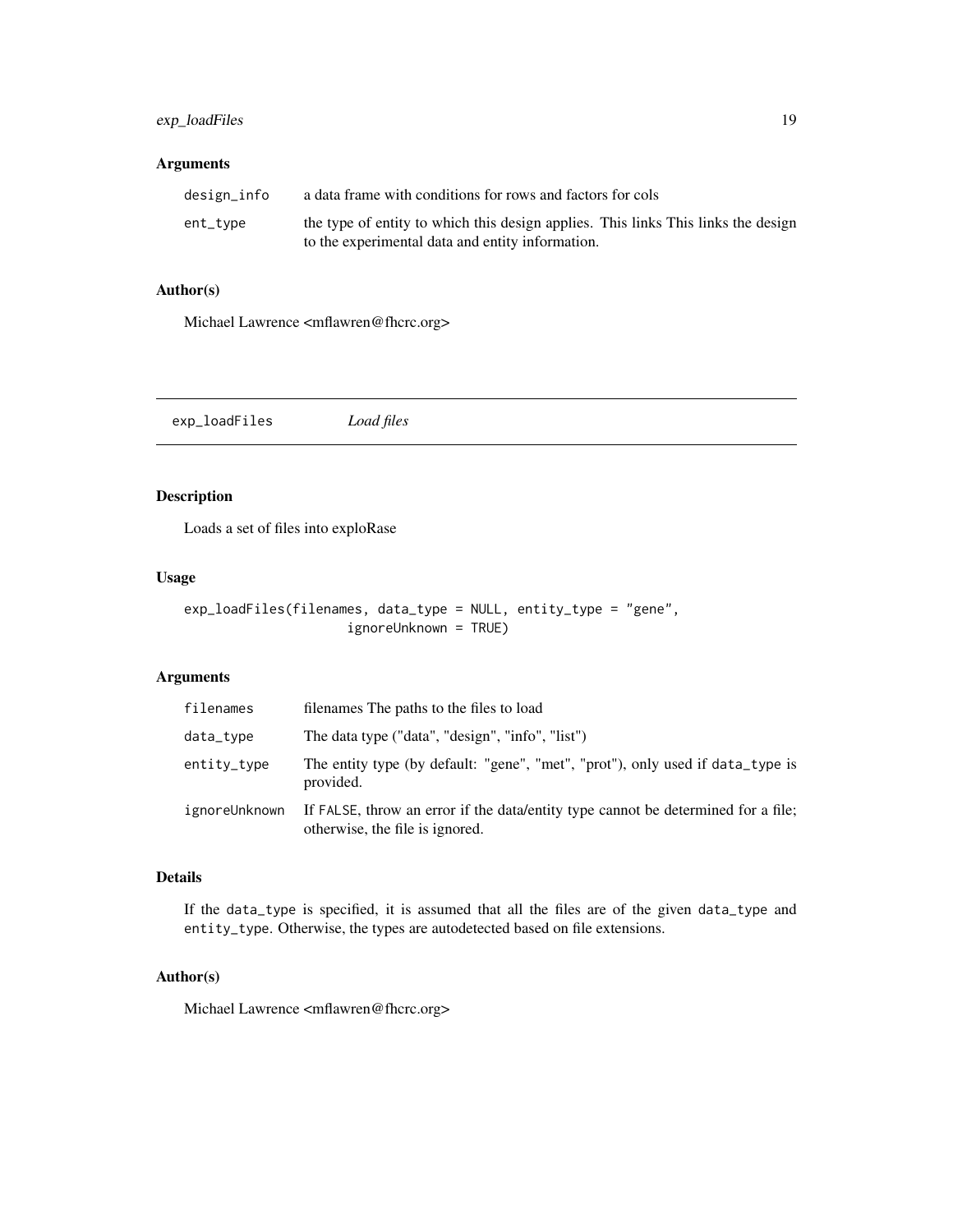<span id="page-19-0"></span>

Loads a data frame of entity metadata into the metadata table of the given type(s).

#### Usage

```
exp_loadInfo(ent_info, ent_types = "gene", append_col = TRUE, keywords = NULL, update_view = TRUE, sync
```
#### Arguments

| ent_info    | the data frame of entity information                       |
|-------------|------------------------------------------------------------|
| ent_types   | a single type identifier (applies to all rows) or a        |
| append_col  | whether the column should be appended or inserted after ID |
| keywords    | a vector of identifiers that describe the added metadata   |
| update_view | whether the metadata view should be updated                |
| sync        | whether metadata rows should be filtered out if they don't |

#### Details

The loaded entity metadata is merged with any existing data and the view is optionally updated to reflect the change. The new set of columns may be appended to the end or inserted just after the "ID" column.

Metadata for multiple entity types may be added simultaneously, if ent\_types is a vector with the same number of elements as the number of rows in ent\_info and specifies the type of the entity described by each row.

#### Author(s)

Michael Lawrence <mflawren@fhcrc.org>

exp\_loadLists *Load entity lists*

#### Description

Loads a list of entity lists (matrices) into exploRase

#### Usage

exp\_loadLists(ent\_lists)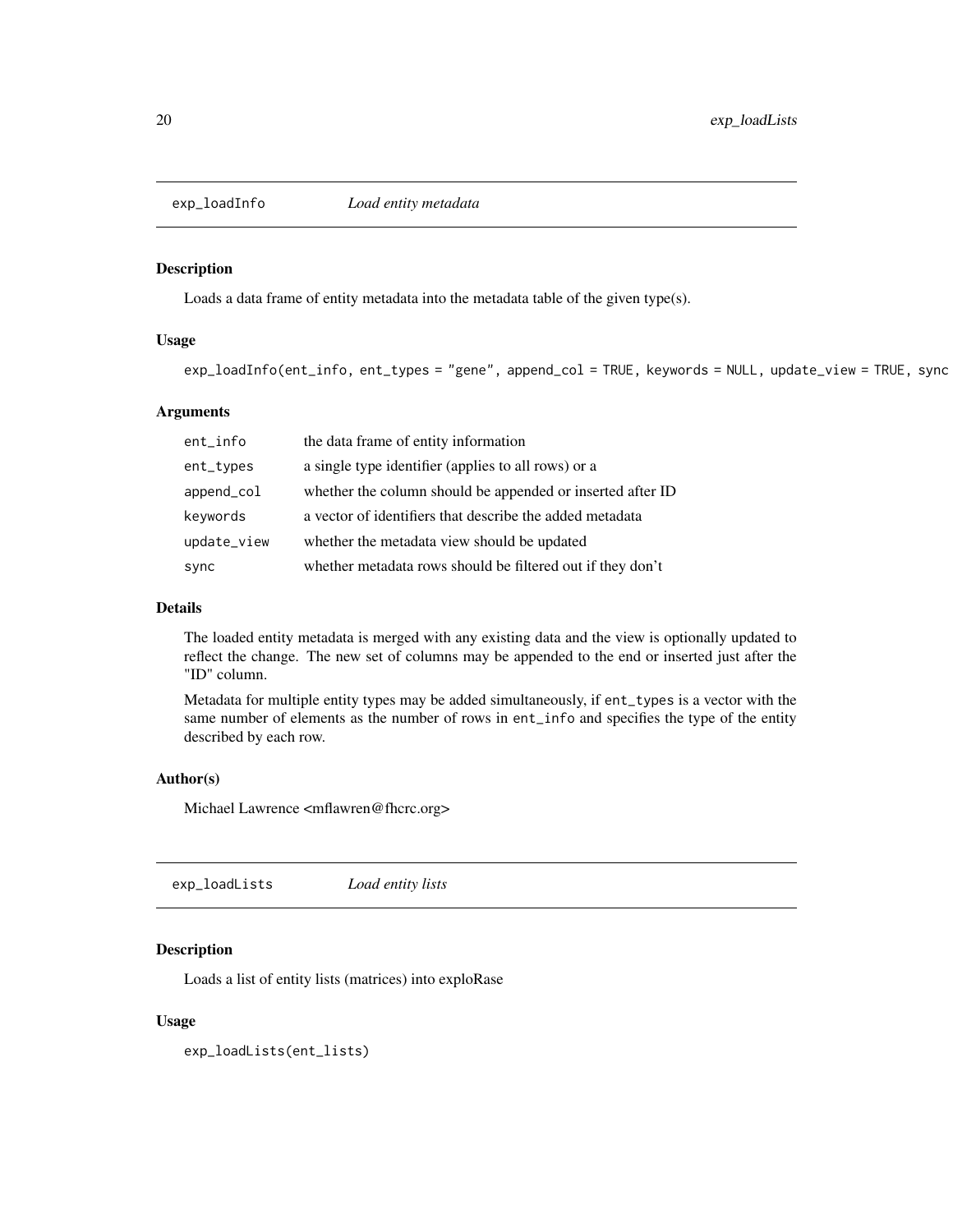#### <span id="page-20-0"></span>exp\_loadProject 21

#### Arguments

ent\_lists a list of entity lists (1 or 2 column matrices)

#### Details

An entity list matrix may have one or two columns. The last column specifies the entity ID's and its name is the name of the entity list. If there are two columns, the first specifies the type of each entity, allowing entity lists holding entities of different types.

#### Author(s)

Michael Lawrence <mflawren@fhcrc.org>

exp\_loadProject *Load a project*

#### Description

Loads a project (a file system directory) into exploRase

#### Usage

```
exp_loadProject(project)
```
#### Arguments

project The path to the directory holding the project

#### Details

Loads all of the files in a specified directory, using their file extensions to determine their purpose.

#### Author(s)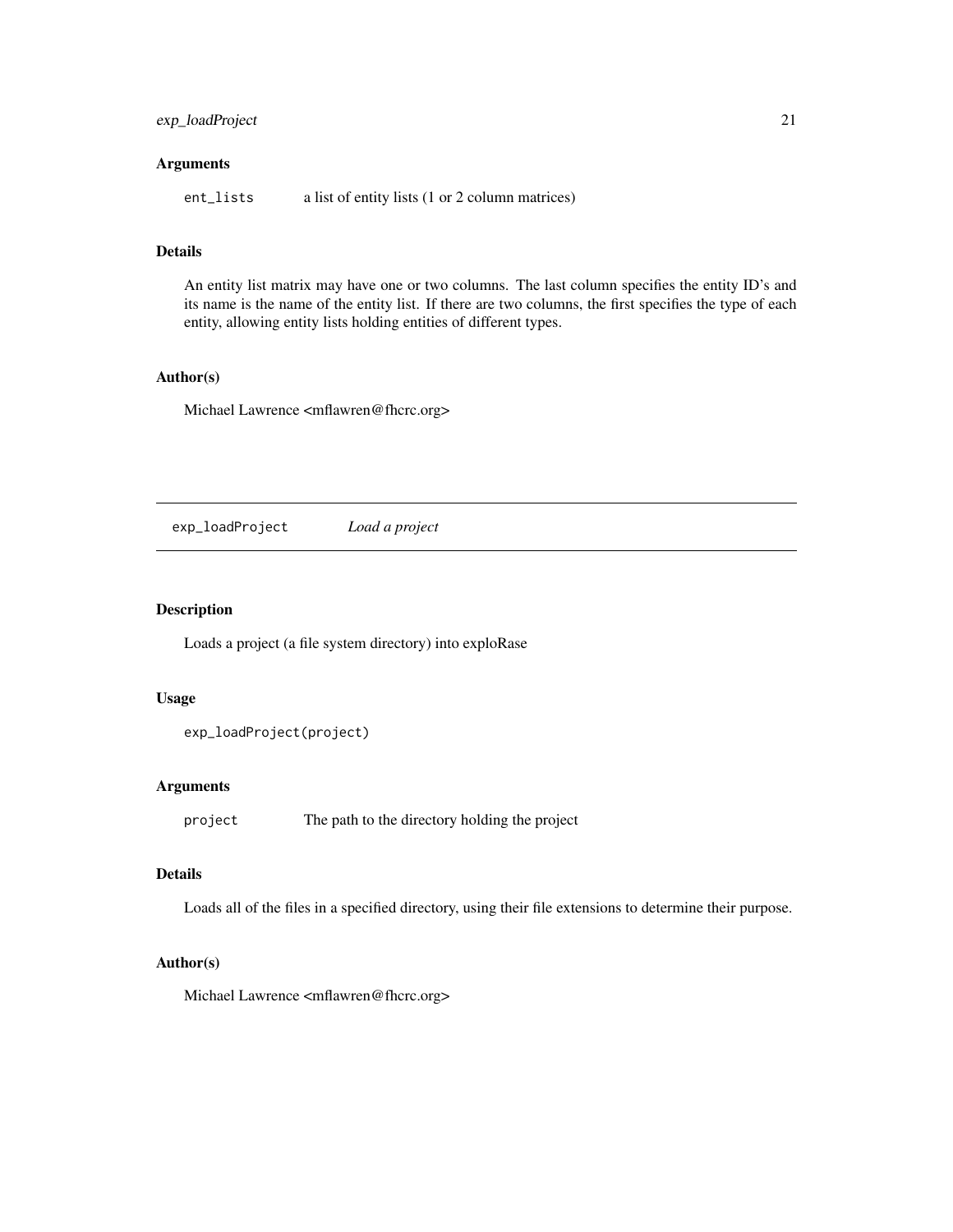<span id="page-21-0"></span>

Forms the actual entity list matrix from the name, ents, and types

#### Usage

```
exp_newList(name, ents, types)
```
#### Arguments

| name  | The name of the entity list           |
|-------|---------------------------------------|
| ents  | The ID's of the entities in the list  |
| types | The types of the entities in the list |

#### Value

A matrix conforming to the structure for entity lists

#### Author(s)

Michael Lawrence <mflawren@fhcrc.org>

exp\_removeFilterRules *Remove filter rules*

#### Description

Removes the filter rules with the given identifiers for the given type

#### Usage

```
exp_removeFilterRules(rules, ent_type = exp_entityType())
```
#### Arguments

| rules    | the identifiers of the rules to remove         |
|----------|------------------------------------------------|
| ent_type | the entity type of the metadata being filtered |

#### Author(s)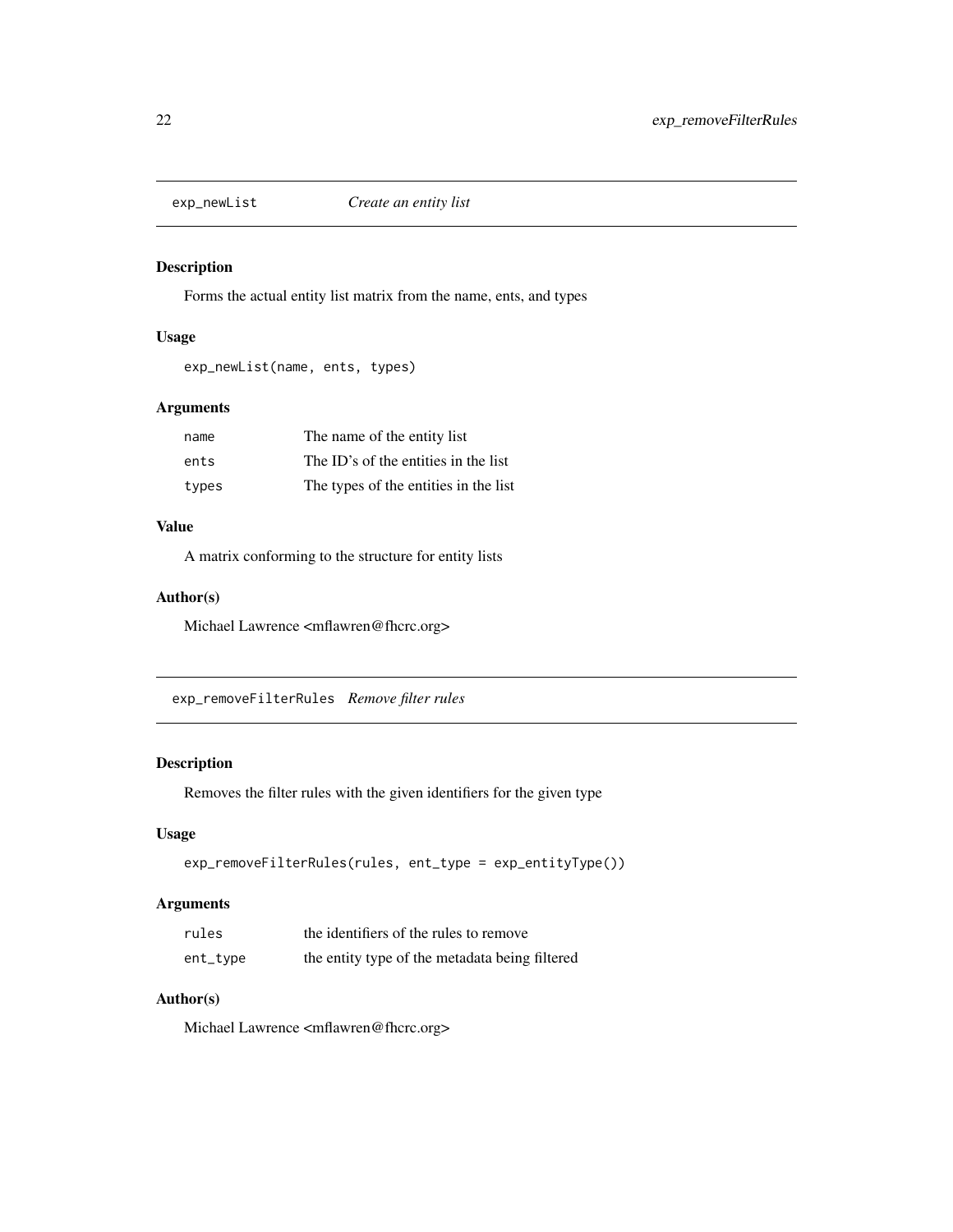<span id="page-22-0"></span>exp\_showClustering *Show a hierarchical clustering*

#### Description

Shows a hierarchical clustering using the "GGobi" dendrogram viewer.

#### Usage

```
exp_showClustering(ids, data, clustering)
```
#### Arguments

| ids        | The ids of the entities that were clustered |
|------------|---------------------------------------------|
| data       | The experimental data that was clustered    |
| clustering | the clustering, as returned by hclust()     |

#### Author(s)

Michael Lawrence <mflawren@fhcrc.org>

```
exp_showPatterns Show patterns
```
#### Description

Show the calculated patterns in the GUI

#### Usage

```
exp_showPatterns(patterns, desc, samples = exp_designSelection())
```
#### Arguments

| patterns | a data frame, with a row for each gene and the first column being the pattern         |
|----------|---------------------------------------------------------------------------------------|
|          | codes and the second the magnitude of the pattern (as returned by exp find Patterns). |
| desc     | a description of the patterns, for labeling them in the GUI                           |
| samples  | the samples involved in the calculation, for labeling                                 |

#### Author(s)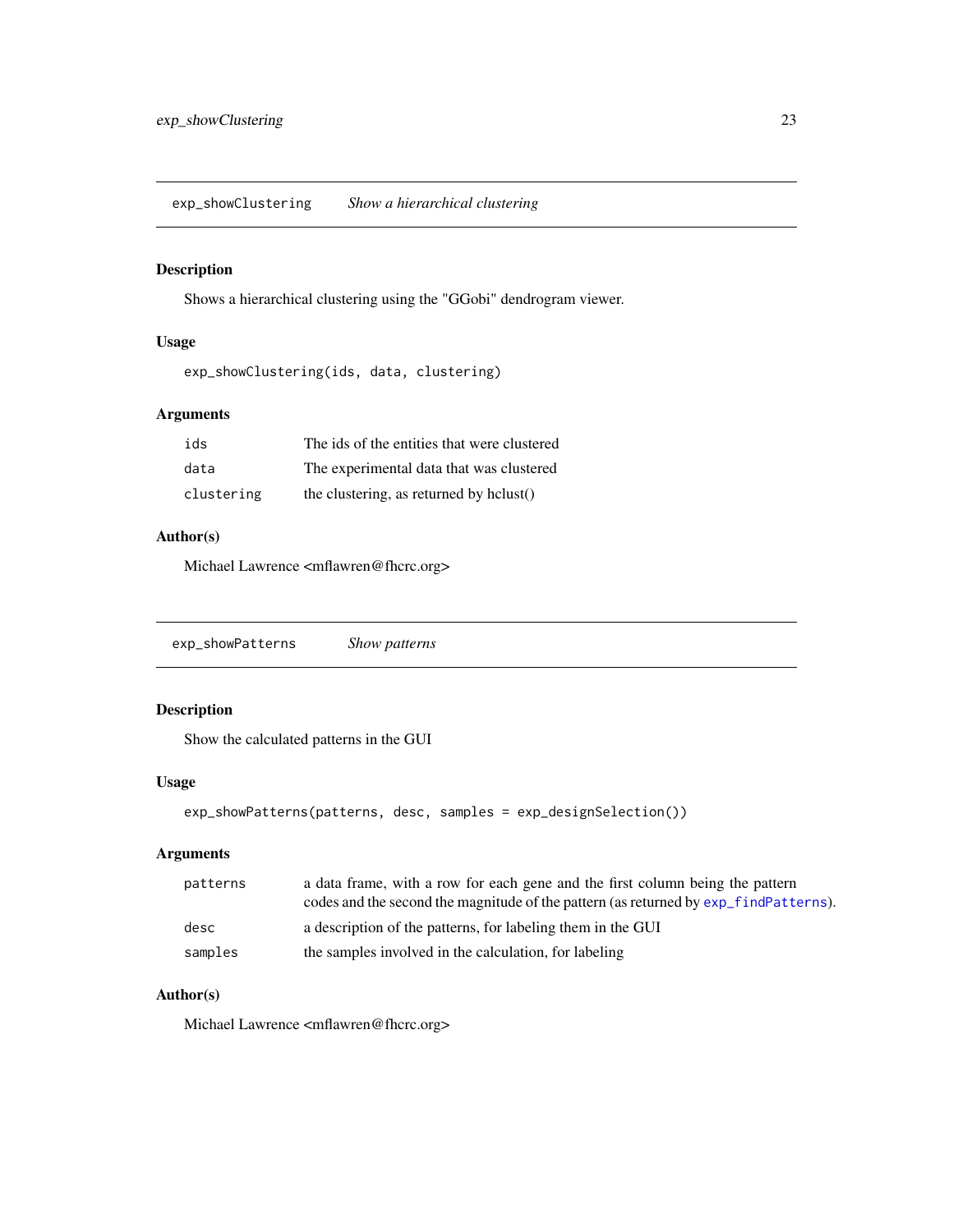<span id="page-23-0"></span>exp\_showResults *Show analysis results*

#### Description

Add a column of analysis results to the exploRase table and the GGobi dataset.

#### Usage

```
exp_showResults(results, label, sublabels = "", types = exp_entityType(), keyword = NULL, explorase = T
```
#### Arguments

| results   | the data frame of results. To include results for multiple entity types at once,<br>the result for each type should be concatenated in the same order as the types<br>parameter. |
|-----------|----------------------------------------------------------------------------------------------------------------------------------------------------------------------------------|
| label     | a root label for the result (like the type of analysis)                                                                                                                          |
| sublabels | other labels concatenated to the root (such as the conditions involved)                                                                                                          |
| types     | the entity type(s) of the data from which this result was derived.                                                                                                               |
| keyword   | a keyword identifying this result, for use in context-sensitive help                                                                                                             |
| explorase | whether to show the result in the explorate table                                                                                                                                |
| ggobi     | whether to add the result to the GGobi dataset                                                                                                                                   |

#### Author(s)

Michael Lawrence <mflawren@fhcrc.org>

exp\_toggleFilterRules *Toggle filter rules*

#### Description

Toggles (activates or deactivates) the specified rules for the specified type.

#### Usage

```
exp_toggleFilterRules(rules, active = T, ent_type = exp_entityType())
```
#### Arguments

| rules    | The identifiers of the rules to toggle                      |
|----------|-------------------------------------------------------------|
| active   | Whether to activate or deactivate the rules                 |
| ent_type | The entity type of the metadata being filtered by the rules |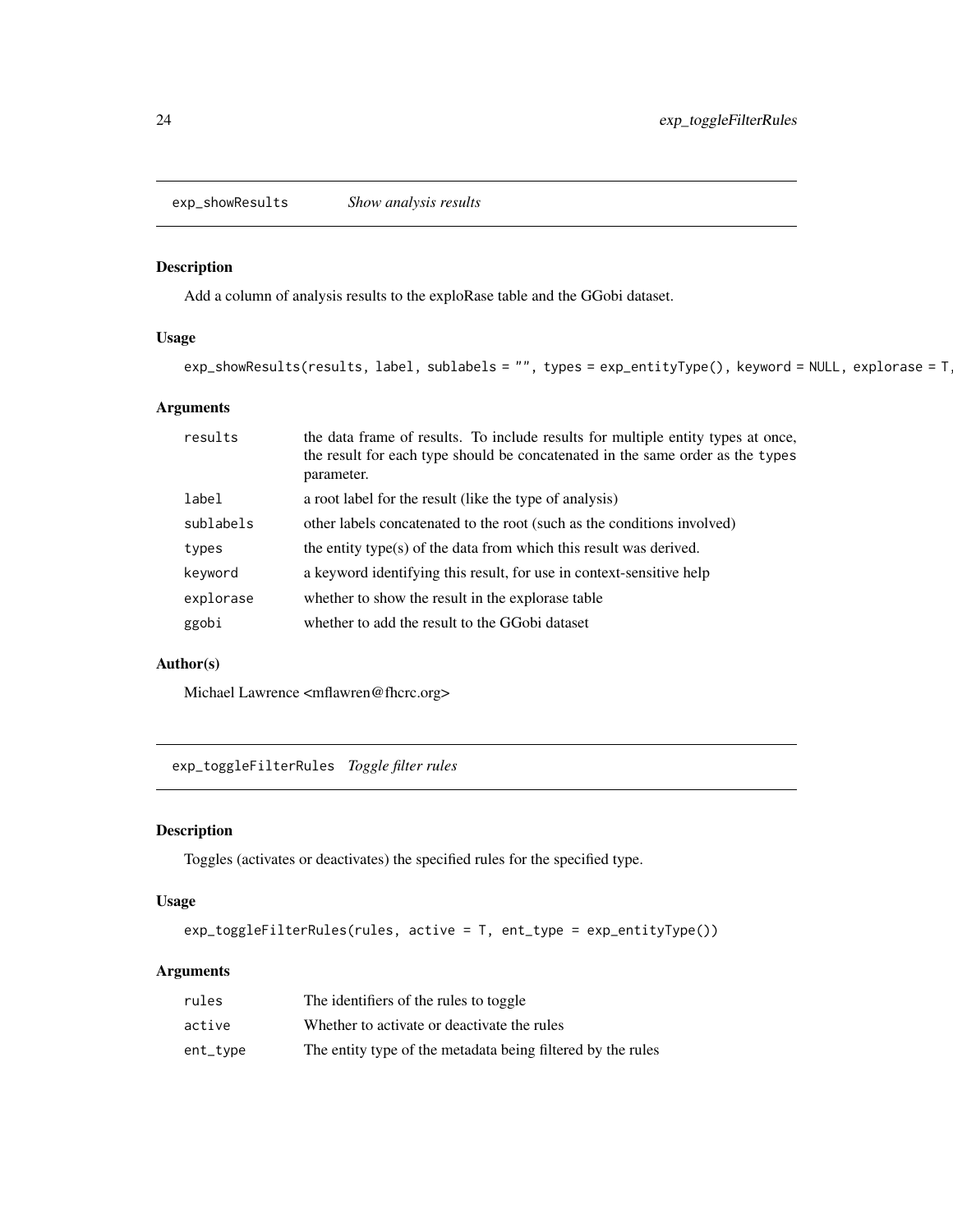#### Author(s)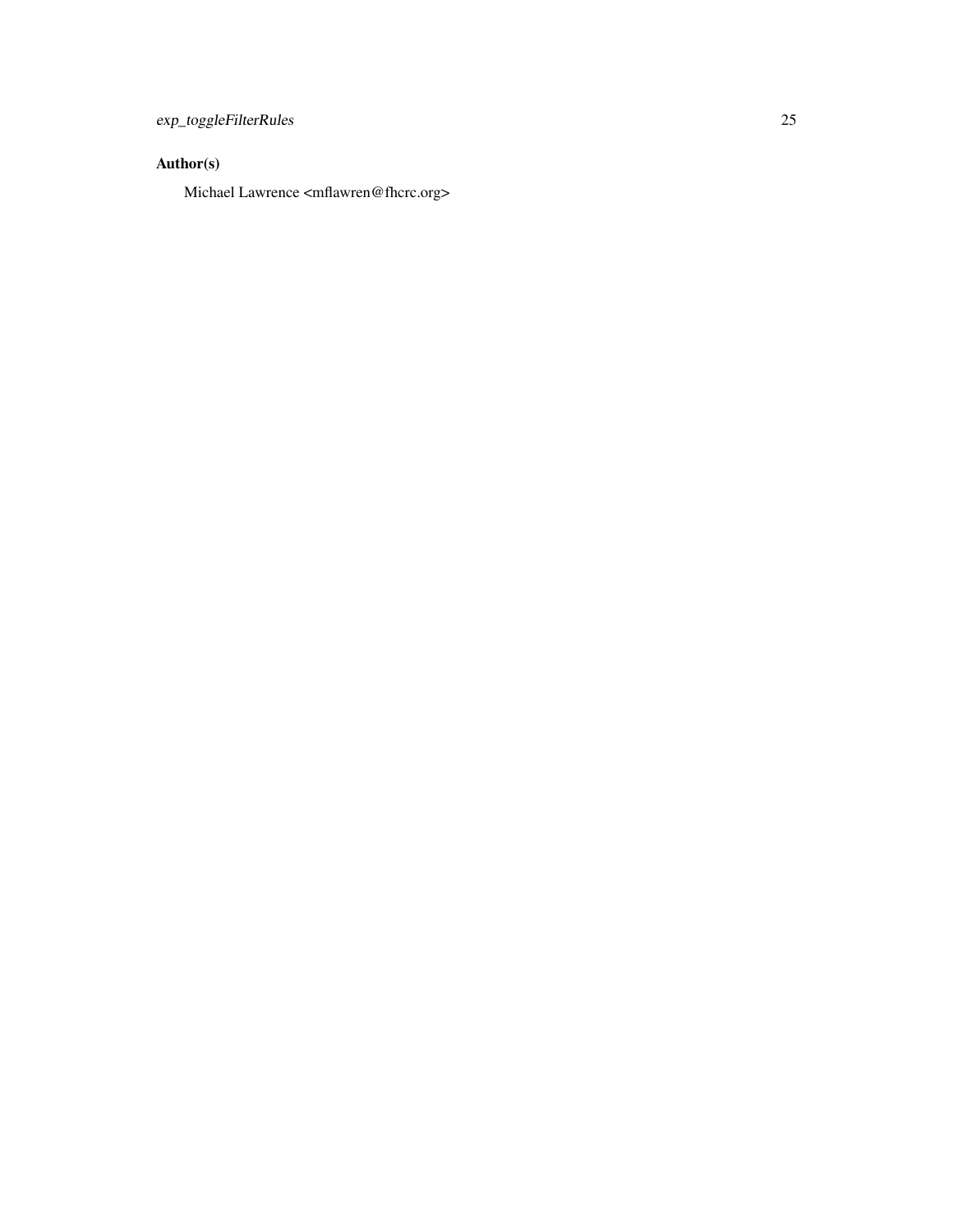# <span id="page-25-0"></span>**Index**

∗Topic IO exp\_loadFiles, [19](#page-18-0) exp\_loadProject, [21](#page-20-0) ∗Topic arith exp\_calcAngleDist, [5](#page-4-0) exp\_calcCanberraDist, [6](#page-5-0) exp\_calcCorrelationDist, [6](#page-5-0) exp\_calcDiff, [7](#page-6-0) exp\_calcEuclideanDist, [7](#page-6-0) exp\_calcMahalanobisDist, [8](#page-7-0) exp\_calcZeroCorDist, [9](#page-8-0) exp\_findPatterns, [15](#page-14-0) ∗Topic dynamic exp\_close, [9](#page-8-0) exp\_colorEntities, [10](#page-9-0) exp\_ggobi, [16](#page-15-0) exp\_showClustering, [23](#page-22-0) exp\_showPatterns, [23](#page-22-0) exp\_showResults, [24](#page-23-0) explorase, [3](#page-2-0) ∗Topic manip bioc\_integration, [2](#page-1-0) exp\_addEntityType, [4](#page-3-0) exp\_addFilterRule, [4](#page-3-0) exp\_dataset, [10](#page-9-0) exp\_designFactors, [11](#page-10-0) exp\_designFrame, [11](#page-10-0) exp\_designSelection, [12](#page-11-0) exp\_entitiesInList, [12](#page-11-0) exp\_entityFrame, [13](#page-12-0) exp\_entitySelection, [13](#page-12-0) exp\_entityType, [14](#page-13-0) exp\_entityTypes, [14](#page-13-0) exp\_filterRules, [15](#page-14-0) exp\_listFrame, [17](#page-16-0) exp\_listSelection, [17](#page-16-0) exp\_loadData, [18](#page-17-0) exp\_loadDesign, [18](#page-17-0) exp\_loadInfo, [20](#page-19-0)

exp\_loadLists, [20](#page-19-0) exp\_newList, [22](#page-21-0) exp\_removeFilterRules, [22](#page-21-0) exp\_showResults, [24](#page-23-0) exp\_toggleFilterRules, [24](#page-23-0) ∗Topic misc exp\_isRunning, [16](#page-15-0) ∗Topic regression exp\_calcResiduals, [8](#page-7-0) bioc\_integration, [2](#page-1-0) exp\_addEntityType, [4](#page-3-0) exp\_addFilterRule, [4](#page-3-0) exp\_calcAngleDist, [5](#page-4-0) exp\_calcCanberraDist, [6](#page-5-0) exp\_calcCorrelationDist, [6](#page-5-0) exp\_calcDiff, [7](#page-6-0) exp\_calcEuclideanDist, [7](#page-6-0) exp\_calcMahalanobisDist, [8](#page-7-0) exp\_calcResiduals, [8](#page-7-0) exp\_calcZeroCorDist, [9](#page-8-0) exp\_close, [9](#page-8-0) exp\_colorEntities, [10](#page-9-0) exp\_dataFrame *(*exp\_dataset*)*, [10](#page-9-0) exp\_dataset, [10](#page-9-0) exp\_designFactors, [11](#page-10-0) exp\_designFrame, *3*, [11](#page-10-0) exp\_designSelection, [12](#page-11-0) exp\_entitiesInList, [12](#page-11-0) exp\_entityFrame, *3*, [13](#page-12-0) exp\_entitySelection, [13](#page-12-0) exp\_entityType, [14](#page-13-0) exp\_entityTypes, [14](#page-13-0) exp\_expressionSet *(*bioc\_integration*)*, [2](#page-1-0) exp\_featureData *(*bioc\_integration*)*, [2](#page-1-0) exp\_filterRules, [15](#page-14-0) exp\_findPatterns, [15,](#page-14-0) *23* exp\_ggobi, [16](#page-15-0) exp\_isRunning, [16](#page-15-0)